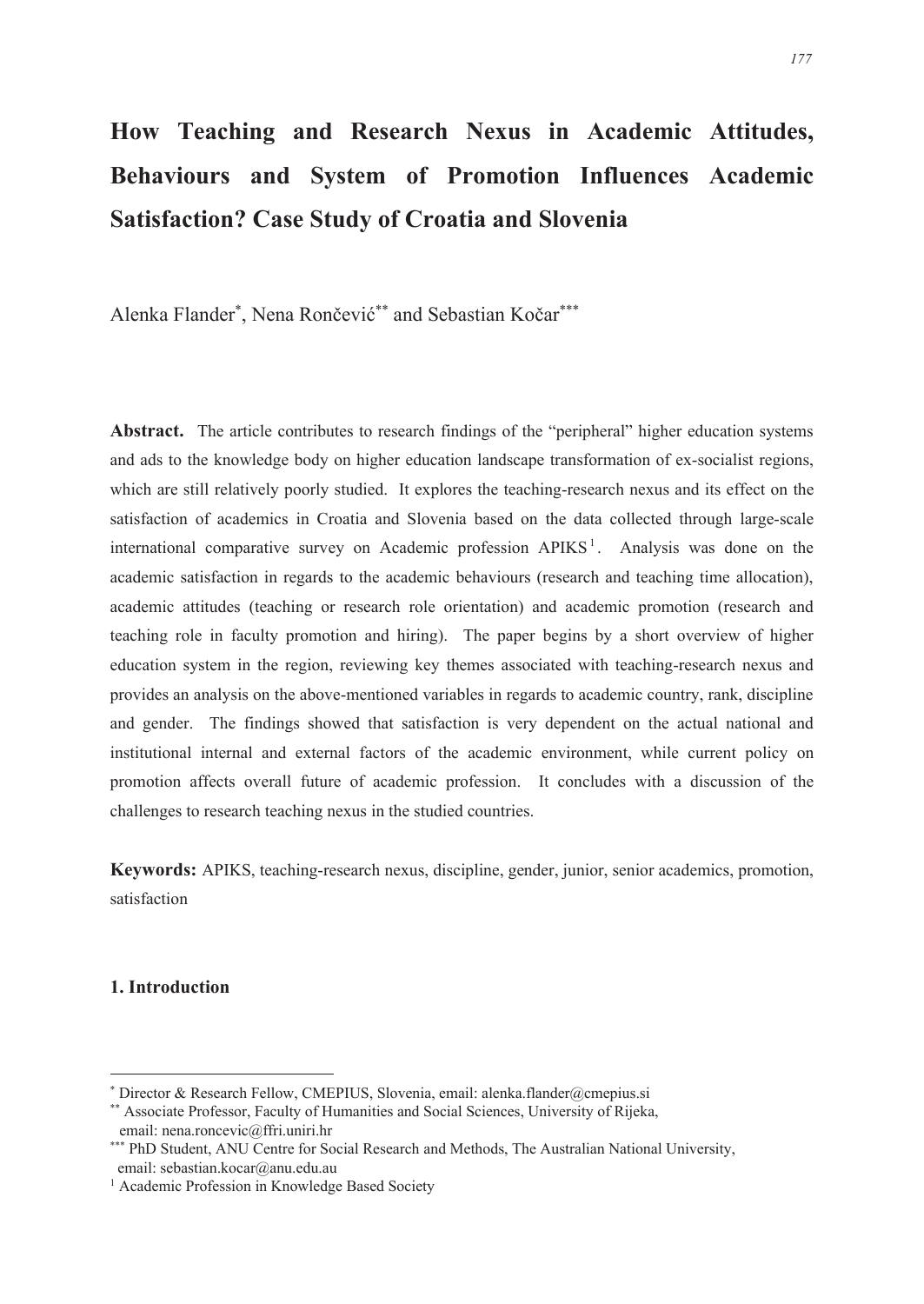The article contributes to research findings of the "peripheral" higher education systems, that are poorly studied (Altbach, 2003). Analyses of higher education systems in the global peripheries are typically developed by simply applying the logic of the global centres to them, however it is important to be attentive to the particularities and specific logic according to which these processes are taken up in the distinctive circumstances of a given country or region (Zgaga, 2015). The article adds to the knowledge body on higher education landscape transformation of small ex-communist regions, such is for example beside the post-Yugoslavia also the region of the Baltic states. It contributes to case studies of how states in Eastern and Central Europe emerged from the policies and ideologies of the former communist systems to established new education policies and institutions appropriate for democracy and market economies. First a brief history of the higher education system(s) in Croatia and Slovenia and overview of contemporary Slovenian and Croatian higher education systems is given, followed by reflection on research teaching nexus and job satisfaction in academic profession.

#### *1.1. A brief history of the higher education system(s) in Croatia and Slovenia*

Yugoslavia ideologically and physically separated from the Soviet bloc by developing similar Iron Curtain as existed between Soviet bloc and Western Europe, but with open gates (visa free travelling) to the West. Whereas the 'Soviet' socialism is an element that is shared by the Baltic region, the 'selfgovernmental' and 'autarchic' elements were specific features of Yugoslavia that brought fundamental differences in political, economic and social life (Zgaga, 2015). The transition time after the fall of socialism was much more turbulent for the disintegrated Yugoslavia states, than was for the Baltic States and was also much different for Slovenia than for Croatia. The Baltic States as well as Slovenia entered the European integration easier and faster, whereas Croatia as a formerly quite well-developed education system was badly affected (Zgaga et al., 2013).

In Yugoslavia (before its disintegration in the 1990s), the model of the socialist self-managed society and economy was applied to the governance of higher education systems and higher education institutions in both studies countries, Croatia and Slovenia (Zgaga et al., 2013). In higher education terms, the Yugoslav legacy included significant fragmentation of universities with faculties as legal entities divided along traditional disciplinary lines, separation of teaching and research and relatively limited and later developed private sector (Vukasović & Elken, 2014). There was little competition between, or division of work among, Yugoslav universities due to the highly decentralised higher education system of socialist Yugoslavia, and the differences in culture and tradition (Zgaga, 1998). Higher education systems in both countries is based on Humboldt's model, based on introducing synergy between teaching and research, thus highlighting the importance of originality in scientific work and of the dissemination of the knowledge stemming from it. These specific political culture and economic realities affected also academic perceptions, satisfaction and reality on interpreting the higher education reforms depending on variations in academic and political culture (Henkel, 2000;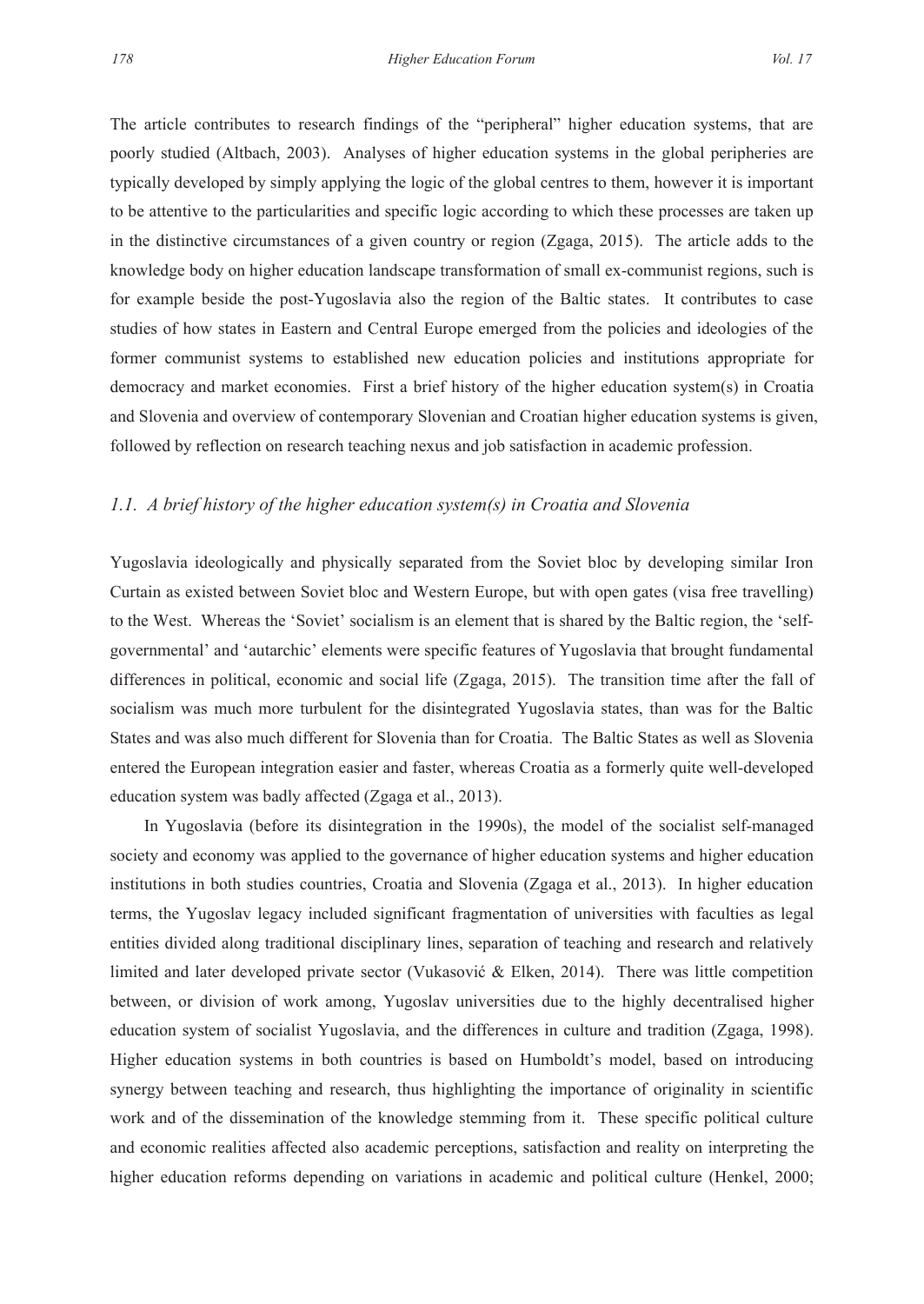Stensaker, 2004). In addition, Slovenia and Croatia had relatively weak or almost non-existent institutional legacies with regards to policies on Quality Assurance of Higher Education (Vukasović, 2014). A recent common point of reference in both countries has been the European Union and the Bologna Process concerning the establishment of the European Higher Education Area (EHEA), which led to policy convergence in some areas such as degree structures, quality assurance, recognition of qualifications, research and innovation and internationalization (Klemenčič, 2016; Vukasović, 2015). The common EHEA has provided the conceptual basis for the modernisation of higher education – the basis that had been lacking before in the countries of this region (Zgaga, 2017).

Due to the processes that are taken up in the distinctive circumstances, the paper explores the teaching-research nexus and its relation to academic satisfaction, behaviors and attitudes in an attempt to explain the main forces leading to such higher education and academic profession dynamics in studied countries. Croatian and Slovene higher education changed from an elite system with one flagship university towards a mass system with various institutions.

#### *1.2. Contemporary Slovenian and Croatian higher education systems*

Currently, Croatia and Slovenia are small, mass higher education systems from Central and Eastern European (CEE) region. In numbers, Slovenia had in 2017/2018, in total 76,534<sup>2</sup> students enrolled in higher education (46.5% of 19-24 cohort). However, due to demographic decline, there has been gradual decrease in enrolments over past 5 years. In 2015, there were in total 8,588 academic staff employed at higher education institutions (or  $5,822$  in  $FTE<sup>3</sup>$ ). Slovenian tertiary attainment among 25-34-year-olds doubled to 38% between 2000 and 2014. In Croatia in 2017/2018 there were in total of 159,638<sup>4</sup> students enrolled on institutions of higher education. In the period between 1990/91 until 2007/08 the number of student growth was 95.15% (Rončević & Rafajac, 2010), but now with a trend of decreasing (EC, 2018). According to The Croatian Bureau of Statistics in the 2017/2018 academic year, there were 17,004 members of academic staff working at institutions of higher education (12,189.2 in FTE). Although there are differences across countries, disciplines, and faculty ranks, faculty in many contexts are feeling increasing pressure to focus on research at the expense of teaching and service (Otten et al., 2015; van Dalen & Henkens, 2012). Slovenia and Croatia here are no examples. With massification, limited financial resources and in the last decade also austerity measures, academic need to spend more time on teaching to fulfil the teaching performance obligations, relating to the number of students and degrees awarded.

Generally accepted outputs of the higher education production process are the number of graduates of tertiary teaching as a proxy for teaching and the number of publications as a proxy for

<sup>2</sup> Republic of Slovenia Statistical Office

<sup>3</sup> Full Time Equivalent

<sup>4</sup> Croatian Bureau of Statistics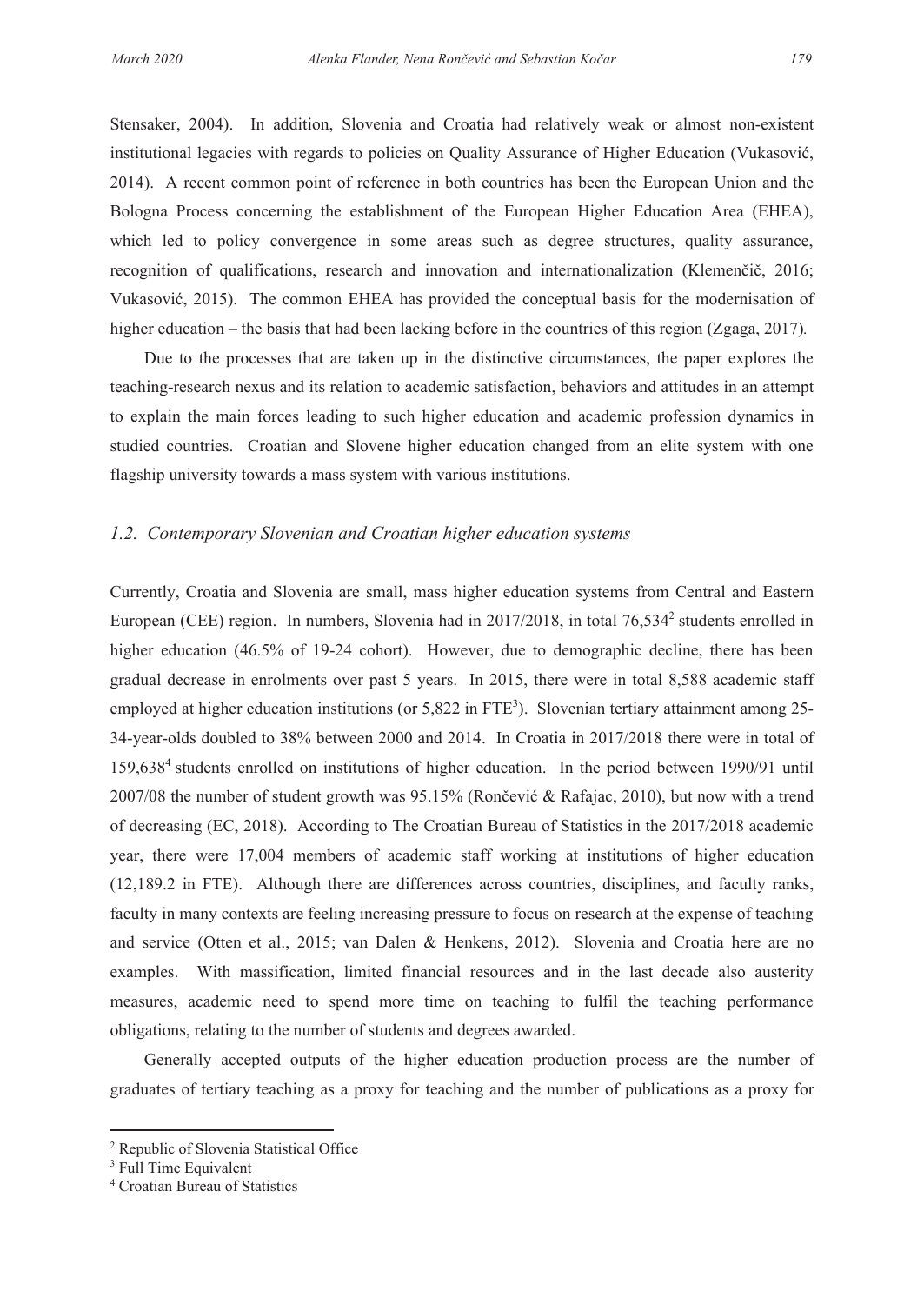research (Warning, 2004, p.396). The performance evaluation system in Croatia and Slovenia is highly quantitative for promotion purposes. Each academic is eligible to apply for a promotion in academic grade every five years. The entire research and teaching portfolio is bibliometric and used for promotion purposes. For every researcher, his or her entire research output (journal publications, monographs, other publications, conference presentations, etc.) and teaching output (textbooks, student supervisions, etc.) portfolio is being translated into points. A sufficient amount of points is necessary, but not sufficient condition for promotion. In Slovenia, a more stringent condition is also that a researcher has published a required number of works that are internationally relevant. Important for promotion, in both countries, are also internationally relevant publications, where the international relevance is interpreted as a publication in a journal included in the Web of Science Core Collection, irrespective of the journal impact factor (Čadež, 2013). Relevance and excellence of teaching quality in performance evaluation in Slovenia as well as in Croatia is marginal and not being valued enough (Ledić, 2016, Turk & Ledić, 2016, Rončević, Turk & Vignjević, 2016). Čadez et al. (2017) identified a positive relationship between research quality and teaching quality in a performance evaluation context that provides strong incentives for research productivity but few incentives for research quality and teaching quality. The habilitation is, however, no warranty that the successful candidate will actually land a position at a Slovenian or Croatian university. As mentioned, one of the most important selection criterion for promotion is time spent at institution (who first fulfil the five-years criteria) and the main problem is the availability of positions<sup>5</sup> that are under the jurisdiction of the university/faculty are available. Effectively it can happen that academics have the habilitation for a higher post but they continue to be stuck on a lower position (e.g. an Associate Professor working as an Assistant Professor) for long periods of time and have to go again through the re-election process for this position.

The Slovenian and Croatian higher education system also presents major traits of the Austrian and German ones in regards to job security. Once a candidate has been appointed for a permanent position, is basically for life. A classical pattern of employment and career development is, that it is still very common for a person to be educated and later employed at the same institution ("academic inbreeding").

#### *1.3. Research teaching nexus and job satisfaction in academic profession*

The origins of universities came from the transmission of knowledge, culture, and values (i.e., from a teaching role), and it was only much later that this transmission was enhanced by the pursuit of research. There are many ways in which the research activity and research culture permeate teaching and learning and it would be difficult to imagine today's university teachers not being aware of recent

<sup>&</sup>lt;sup>5</sup> in Croatia this is ensured through so called coefficients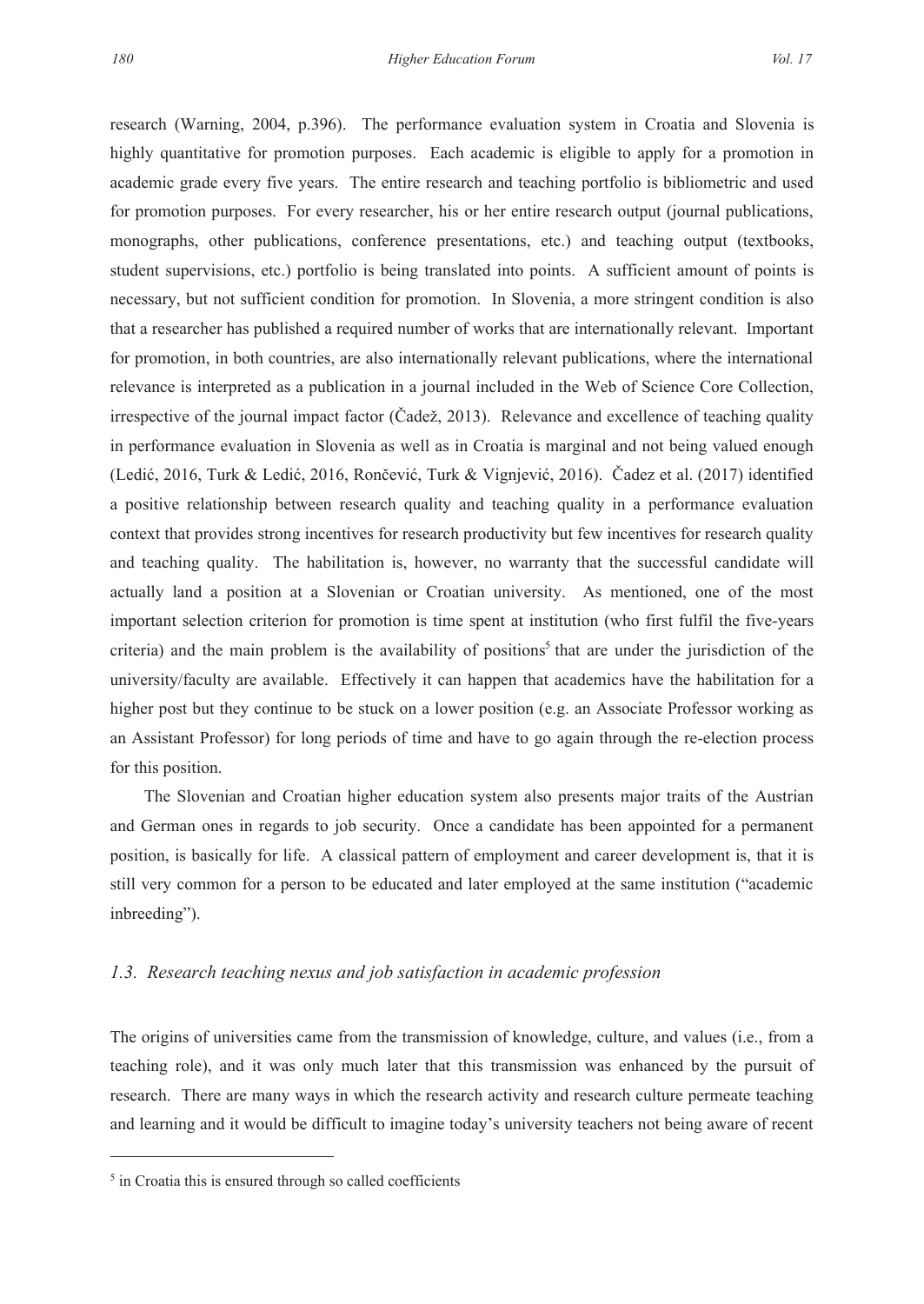research. Research performance however does not provide a surrogate measure of teaching effectiveness, nor do measures of teaching effectiveness provide an indication of research productivity (Marsh & Hattie, 2002), but the commonly employed rationale in support of the teaching–research nexus at universities is that teaching and research are so mutually reinforcing that they must occur simultaneously (Braxton, 1996; Marsh & Hattie, 2002). However, discipline ethos and other characteristics of the seniority, gender and/or department may influence teaching, research, and their relation. While needs of the 'knowledge society' encourage a strong link between research and teaching, counter pressures in the form of globalization and marketization rather pull the two functions apart (Arimoto, 2015; Beerkens, 2013).

Altbach, Resiber and Rumbley (2009), based on the study conducted by Schimank and Winnes (2000), cite different modes of the teaching research nexus in the European university system. In this definition the countries of the former Soviet Bloc are included in the group, where systems has strict distinction between research and education institutions. This paper present, that countries of the former Yugoslav socialist system (Slovenia and Croatia) took their own path in regards to teaching research nexus in Slovenia and Croatia, and contrary to the most Eastern countries fit into the group of countries, where universities focused on both teaching and/or research (closer to the Humboldtian model).

In the first group are universities focused on teaching and/or research; (e.g. Germany and Italy), in the second the systems where the undergraduate education has been entrusted to lecturers, while professors and research staff can focus on research (e.g. Sweden, Great Britain, Norway and the Netherlands). The third group involves systems with a strict distinction between research and education institutions, whose funding is organised independently (e.g. France and countries of the former Soviet Bloc) (Altbach, Reisber & Rumbley, 2009).

Academics are a unique group of employees, with their primary tasks defined as teaching, research and community service although they also have administrative and management tasks. They have their personal and professional interests with regard to their universities, including pressure to pursue excellence, to make the right decisions regarding the research agenda and course load (Boerebach et al., 2014). The two-factor theory (Herzberg, 1959) states that there are certain factors in the workplace that cause job satisfaction while a separate set of factors cause dissatisfaction, all of which act independently of each other. He distinguishes between motivators and hygiene factors. Motivators are elements, such as challenging work, recognition for one's achievement, responsibility, opportunity to do something meaningful and they give positive satisfaction, arising from intrinsic conditions of the job itself, such as recognition, achievement, or personal growth. Hygiene factors are elements, such as status, job security, salary, work conditions, good pay, etc. They do not give positive satisfaction or lead to higher motivation, though dissatisfaction results from their absence (Hackman et al., 1976). Oshagbemi (1997, p.357) found that job dissatisfaction in higher education was caused among others by sharp increases in class size, badly thought out procedures for course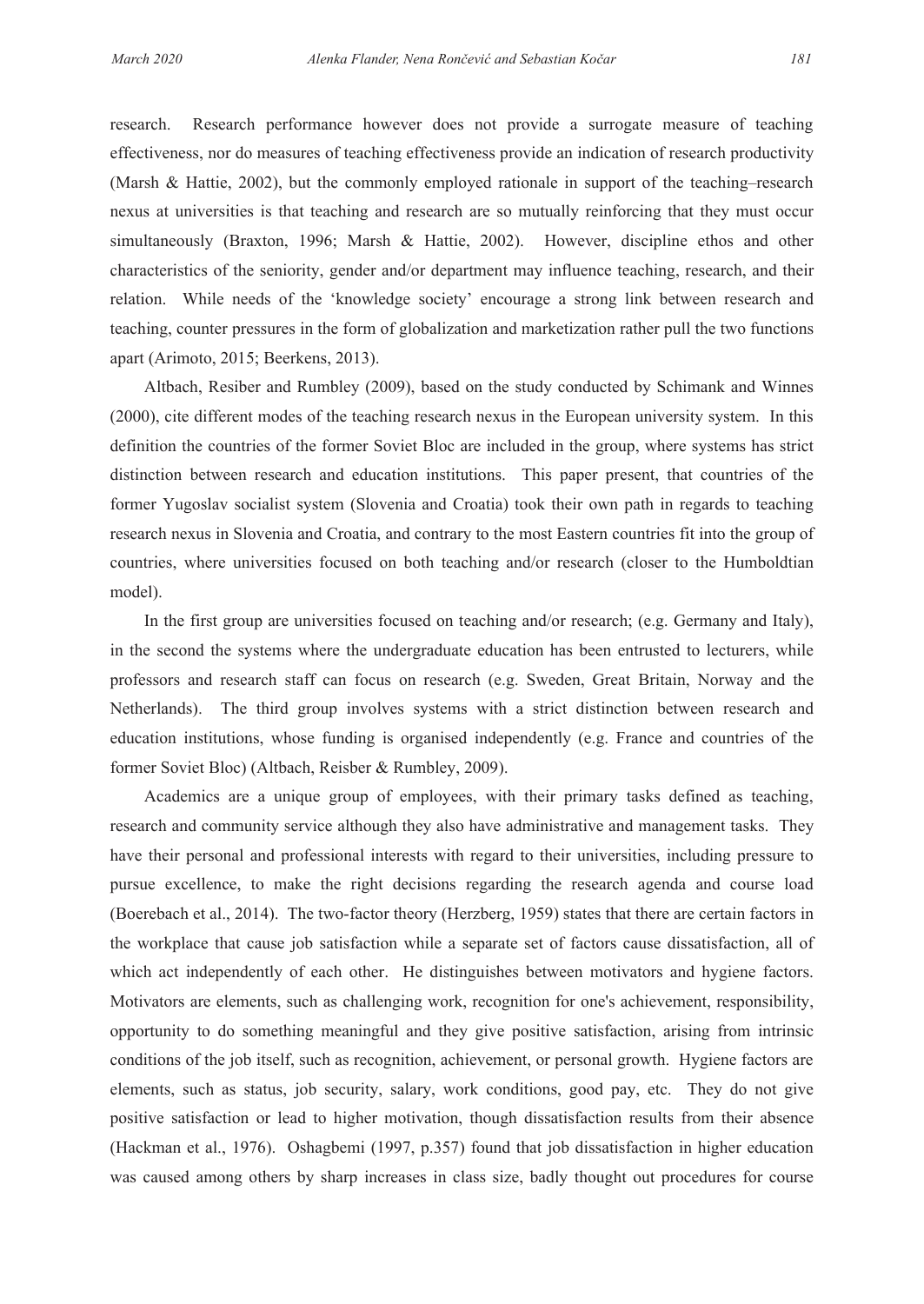evaluation, little recognition of teaching skills, falling quality of intake and emphasis on research at the expense of teaching. Research related items that were for example found to cause job dissatisfaction in included inadequate time for research, pressure to publish, erosion of time for research and personal development in specialist area, increasing difficulty with and time spent on obtaining research grants, research assessment exercises (Oshagbemi, 1997, p.358). Contrary to Herzberg's theory, there were examples of elements of the job itself responsible for both job satisfaction and job dissatisfaction.

According to Höhle and Teichler (2013), overall job satisfaction is addressed in most surveys on employment, but there are only few studies exploring the factors which determine the job satisfaction of the academic profession. To add to the existing body of knowledge, the focus of this paper is to analyse what are the factors that are influencing dynamics of teaching research nexus effect level of job satisfaction in academic profession in the two studies countries with an aim to contribute to the knowledge body of teaching research nexus in Slovenia and Croatia.

#### **2. Methods**

#### *2.1. Research questions*

The aim of this article is to understand some of the outcomes of modernisations of a two of postsocialist higher education systems in the last three decades in terms of teaching and research nexus, measured trough academic attitudes, behaviours and system of promotion and its relation to job satisfaction. In order to accomplish the aim of study the following research questions were asked:

- 1. What are the academic attitudes towards teaching-research nexus in the two countries?
- 2. Are there any differences in academic behaviours between the countries?
- 3. What are the roles of teaching and research quality in academic promotion processes in both countries?
- 4. Are there any differences in job satisfaction, as well as in factors affecting job satisfaction between the countries?

If differences between countries exist, the external or internal factors that could influenced this differentiation in both countries are discussed in the findings and conclusions sections.

# *2.2. Data Collection*

The Academic Profession in the Knowledge Society (APIKS) international survey builds on previous several large-scale quantitative comparative surveys of the academic profession, the Changing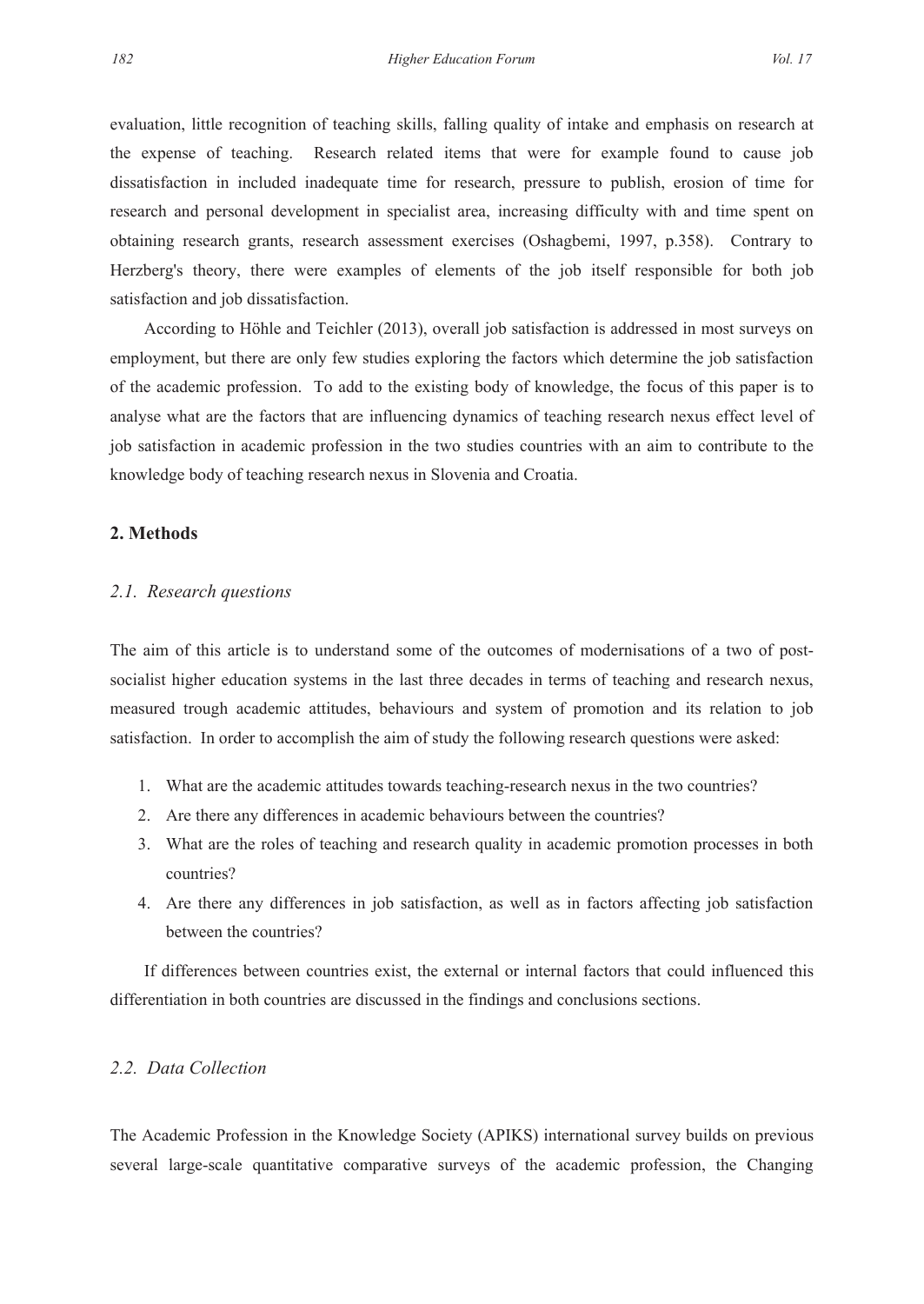Academic Profession 2004-2012 (CAP) global project and the Academic Profession in Europe: Responses to Societal Challenges 2009-2012 (EUROAC) (Bentley et al., 2013; Cummings & Finkelstein, 2012; Teichler et al.,  $2013$ <sup>6</sup>.

Previous similar surveys (EUROAC) were implemented in Croatia in 2009 (Rončević & Rafajac, 2010) and in 2013 in Slovenia (Klemenčič et al., 2014). APIKS online data collection in Croatia took place from November 2017 to February 2018 and in Slovenia in June and July 2018. Research population in Slovenia consisted from all academic population in the country with publicly accessible emails (7,859 academics) and in in Croatia of all academics employed at eight Croatian public universities, working on an employment contract basis (9,777 academics). Response rate was similar in both countries: in Croatia it was 10.8% (1,038 responses) and in Slovenia 13.2% (1,035 responses). Given the highly complex and long questionnaire, the response rate is rather low. It is however comparable with response rates in similar online surveys, something already noted as a research challenge in the national higher education context (Rončević & Rafajac, 2010) and similar to responses rates of the same surveys conducted in other European countries (Teichler & Höhle, 2013; Kehm & Teichler, 2013; Teichler et al., 2013).

#### *2.3. Sample characteristics*

The Academic Profession in the Knowledge Society (APIKS) survey collected data on several aspects of academic profession, including on socio-demographic characteristics of Slovenian and Croatian academic. In Tables 1 and 2, characteristics of both samples of academics for both countries are presented there, as well as explaining how the predictors in our multivariate models were derived.

| - 1<br><br>                |      |                      |                 |        |                      |         |        |
|----------------------------|------|----------------------|-----------------|--------|----------------------|---------|--------|
|                            |      |                      | <b>Slovenia</b> |        |                      | Croatia |        |
| <b>Respondents by Rank</b> |      | Total<br>(% by Rank) | Male            | Female | Total<br>(% by Rank) | Male    | Female |
|                            | n    | 191                  | 109             | 82     | 205                  | 111     | 94     |
| <b>Full Professor</b>      | $\%$ | 20.0%                | 57.1%           | 42.9%  | 19.9%                | 54.1%   | 45.9%  |
| <b>Associate</b>           | n    | 191                  | 104             | 87     | 183                  | 81      | 102    |
| <b>Professor</b>           | $\%$ | 20.0%                | 54.5%           | 45.5%  | 17.7%                | 44.3%   | 55.7%  |
| <b>Assistant</b>           | n    | 240                  | 113             | 127    | 302                  | 116     | 186    |
| <b>Professor</b>           | $\%$ | 25.1%                | 47.1%           | 52.9%  | 29.3%                | 38.4%   | 61.6%  |
| Junior/Assistant           | n    | 198                  | 99              | 99     | 239                  | 83      | 156    |
| Lecturer                   | $\%$ | 20.7%                | 50.0%           | 50.0%  | 23.2%                | 34.7%   | 65.3%  |
|                            | n    | 135                  | 48              | 87     | 102                  | 33      | 69     |
| Other                      | $\%$ | 14.1%                | 35.6%           | 64.4%  | 9.9%                 | 32.4%   | 67.6%  |
| <b>Total</b>               | n    | 955                  | 473             | 482    | 1031                 | 424     | 607    |
| (% by Gender)              | $\%$ | 100.0%               | 49.5%           | 50.5%  | 100.0%               | 41.1%   | 58.9%  |

**Table 1. APIKS respondents by rank and gender in Slovenia and Croatia** 

6 The predecessor of the CAP study is the Carnegie Foundation Survey of the Academic Profession implemented in 1992 and1993 (Boyer, Altbach & Whitelaw, 1994) in 14 countries. About half of questions from Carnegie Survey were used also in CAP study to ensure cross-time comparisons.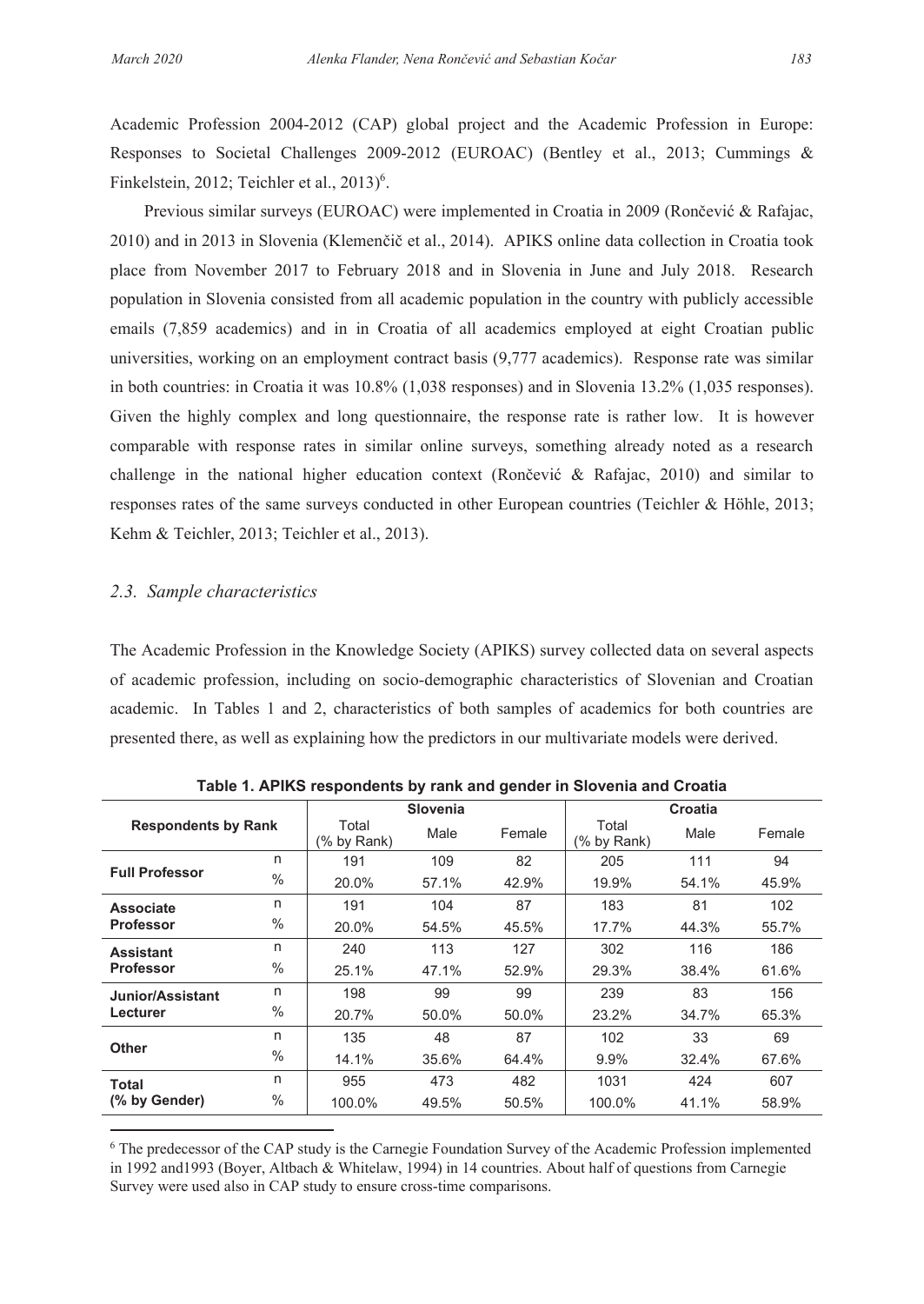The results in Table 1 show a fairly similar distributions of APIKS respondents in both countries by their academic ranks. There were slightly more Assistant Professors in Croatia (29.3%) than Slovenia (25.1%), while there were more academics with Other ranks in the APIKS sample from Slovenia (14.1%) compared to the Croatian APIKS sample (9.9%). The differences between gender distributions were more significant – while the Slovenian sample is very gender balanced, almost six out of ten Croatian academics were female, and the differences were even more apparent for particular ranks. The largest differences can be observed in the proportions of females among Associate Professors, Assistant Professors and Junior/Assistant lecturers – while there were more male Associate Professors in the Slovenian sample (54.5%), it was reversed in the Croatian sample (55.7% female). Among the Slovenian academics, there was gender balance among Assistant Professors and Junior/Assistant Lecturers, while about two out of three Croatian academics of those two ranks were female. For the purpose of further analysis, ranks are collapsed into two major categories, which are frequently used in the studies of academic profession; Full Professors and Associate Professors were combined into Senior Academics, and Assistant Professor and Junior/Assistant Lecturer were combined into Junior Academics; with Other category being too heterogeneous to be classified as either Senior or Junior Academics.

**Table 2. APIKS respondents by seniority/rank and major academic field/discipline in Slovenia and Croatia** 

| <b>Respondents by Seniority</b><br>(derived from academic ranks) |               | Slovenia             |             |              | Croatia              |             |              |
|------------------------------------------------------------------|---------------|----------------------|-------------|--------------|----------------------|-------------|--------------|
|                                                                  |               | Total<br>(% by Rank) | <b>STEM</b> | <b>BHASE</b> | Total<br>(% by Rank) | <b>STEM</b> | <b>BHASE</b> |
| <b>Senior Academics</b>                                          | n             | 410                  | 188         | 222          | 370                  | 136         | 234          |
|                                                                  | $\frac{0}{0}$ | 46.4%                | 45.9%       | 54.1%        | 41.3%                | 36.8%       | 63.2%        |
| <b>Junior Academics</b>                                          | n             | 473                  | 226         | 247          | 526                  | 203         | 323          |
|                                                                  | $\%$          | 53.6%                | 47.8%       | 52.2%        | 58.7%                | 38.6%       | 61.4%        |
| Total                                                            | n             | 883                  | 414         | 469          | 896                  | 339         | 557          |
| (% by Discipline)                                                | $\frac{0}{0}$ | 100.0%               | 46.9%       | 53.1%        | 100.0%               | 37.8%       | 62.2%        |

The results in Table 2 confirm the findings from Table 1 that the proportion of Senior Academics is slightly higher in Slovenia (46.4%) than in Croatia (41.3%). For the classification of academic disciplines/fields, STEM-BHASE binary classification is used, where STEM stands for science, technology, engineering and mathematics and BHASE stands for business, humanities, health, arts, social science, and education (see Statistics Canada<sup>7</sup> for more information). While in the Slovenian sample, there were only slightly more BHASE (53.1%) than STEM (46.9%) academics, the Croatian APIKS sample consisted of significantly higher proportion of BHASE (62.2%) than STEM (37.8%) academics, fairly consistent by seniority as well.

<sup>7</sup> http://www23.statcan.gc.ca/imdb/p3VD.pl?Function=getVD&TVD=401856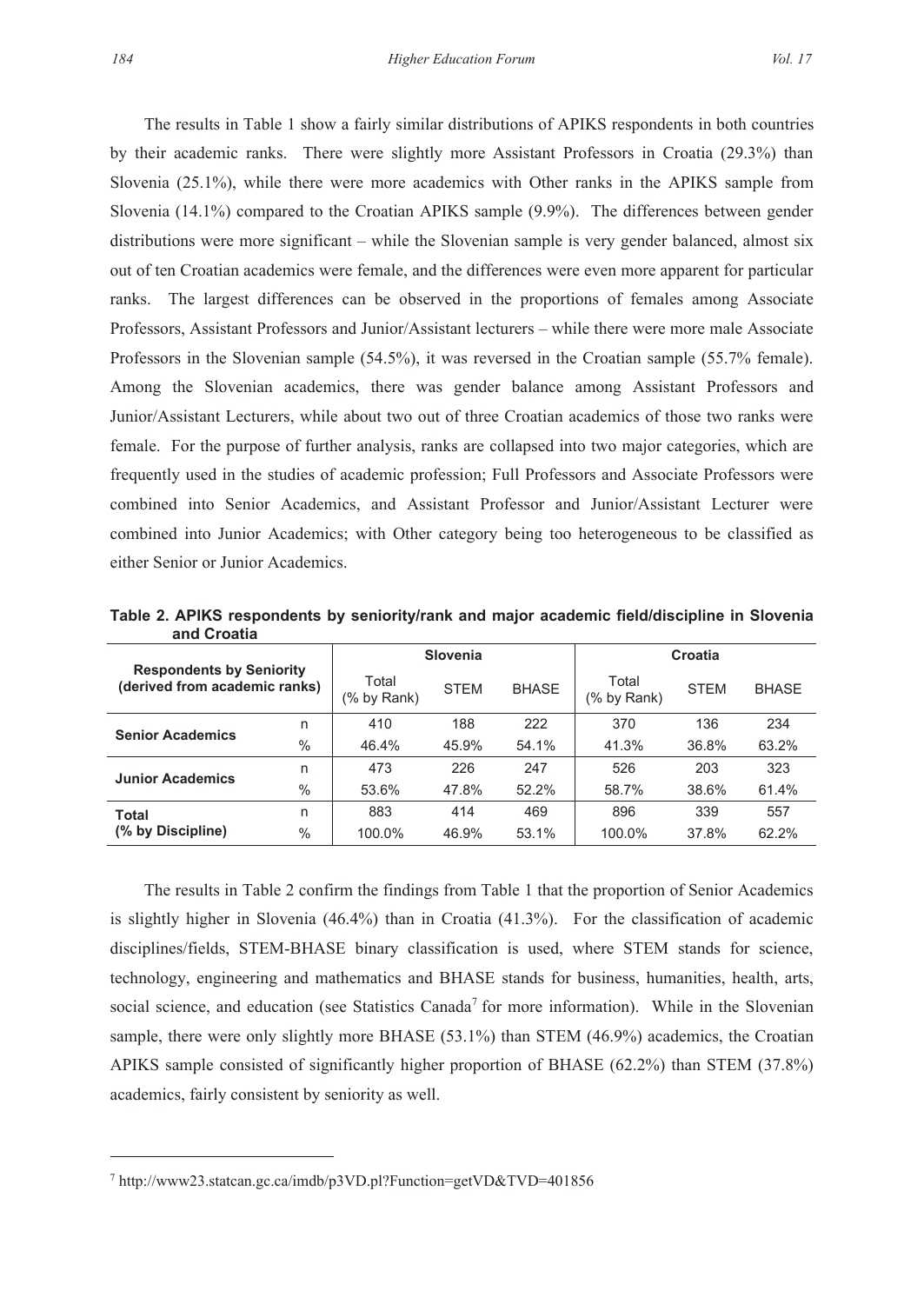These differences in characteristics between Slovenian and Croatian academics, or more precisely differences in academic characteristics between the APIKS samples in both countries, might have a meaningful impact on the comparative results. Hence, a number of controlling factors in our further analyses are used.

#### *2.4. Variables*

In all regression models, this paper focuses on four independent variables/predictors to explore four items of interest: *academic attitudes* (self-reported orientation and compatibility between teaching and research); *academic behaviours* (self-reported satisfaction with their employment situation, work and professional environments and weekly self-reported hours spent in teaching and those spent in research), *academic promotion* (self-reported research consideration in faculty hiring and promotion), and *job satisfaction*. The four independent variables that are selected, also as controls, are country, rank, discipline and gender (adopted after Kwiek, 2019).

#### *2.5. Data analysis*

The article present results on the main elements regarding teaching, research and teaching-research nexus in Croatia and Slovenia. Univariate, bivariate and multivariate analyses were carried out. For each target variable, first are presented the unweighted descriptive distributions for Slovenia and Croatia, not controlling for any other factors of academic profession. To explore the differences in detail, three methods of multivariate analysis were carried out: multiple linear (OLS) regression, binary logistic regression and ordinal logistic regression. The selection of the multivariate method was based on the type of the analysed response variable, i.e. nominal, ordinal and numerical, and the other assumptions of particular statistical tests, such as linearity, normality or errors, homoscedasticity and no multicollinearity for OLS regression. The regression modelling was carried out to draw conclusions on the effects of independent variables, i.e. gender, country, ranks and discipline, on the selected response variables. Primarily aim was to observe any relevant differences between Slovenian and Croatian academics, controlling for the differences in the composition of both samples/populations in terms of their gender, rank and discipline (ceteris paribus). Aim was to identify any relevant characteristics of academics affecting different attitudinal dimensions of their academic profession. For data processing and analysis, the Statistical Package for the Social Sciences (IBM SPSS, 24.0.) and Stata 13 were used.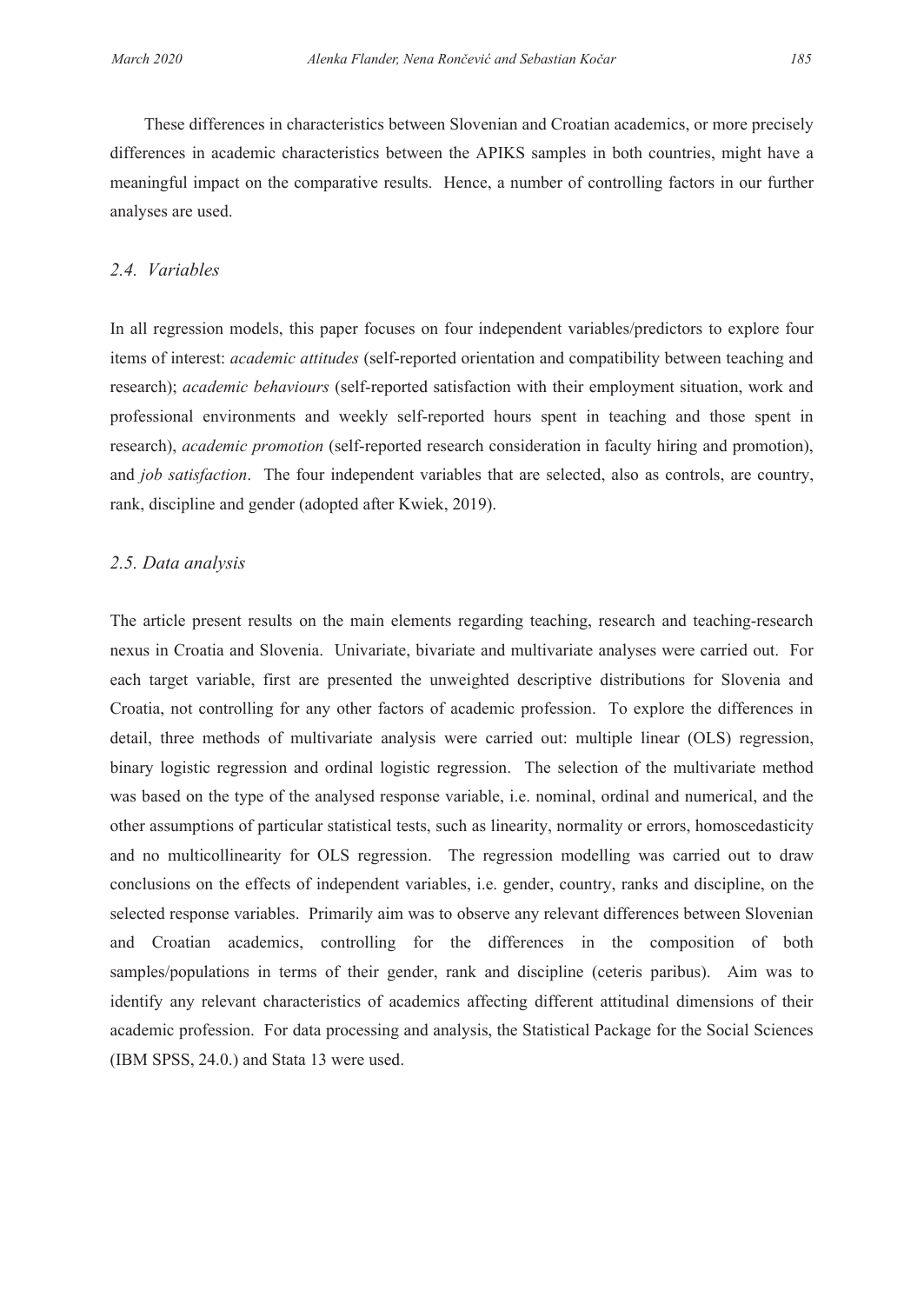# **3. Results**

In this chapter, findings related to teaching and research nexus and its effect to academic attitudes, behaviours promotion and satisfaction in Croatia and Slovenia are presented.

# *3.1. Academic attitudes*

In order to answer to the first research question on whether there *are any differences in academic attitudes towards teaching-research nexus between the two countries,* comparative analyses on teaching and research role and orientation, compatibility of teaching and research as well as academic satisfaction were conducted.

# 3.1.1 Teaching and research role orientation

Figure 1 shows, the unweighted descriptive distributions of *preferences of academics regarding teaching and research* in both countries, including all academic ranks and not controlling for any other factors of academic profession. The results show that there are very little or no differences between academics from both countries in their preferences – Slovenian academics seem to be slightly more oriented towards research than their Croatian colleagues.



**Figure 1. Preferences of academics regarding teaching and research (unweighted two-way frequency** distribution,  $SVN^8$  n=1,035,  $CRO^9$  n=1,038)

To extend the findings from Figure 1, ordinal logistic regression with *teaching-research preferences* as a response variable and country, seniority, major academic field, and gender as predictors/controls was carried out (Table 3).

<sup>8</sup> SVN = Slovenia

<sup>&</sup>lt;sup>9</sup> CRO = Croatia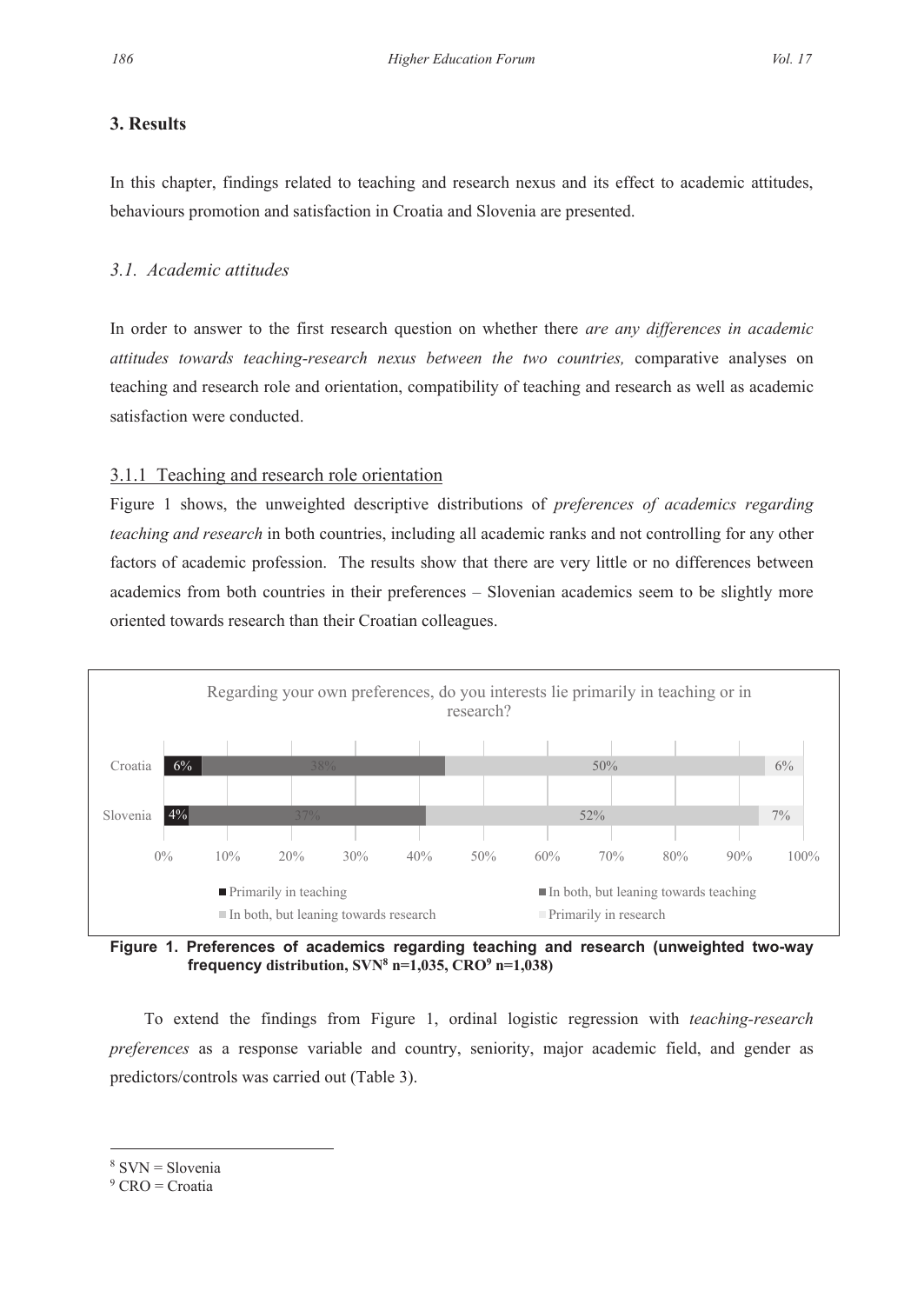| <b>Predictors</b>       | Coef | L 95% CI | <b>U 95% CI</b> | p value  |
|-------------------------|------|----------|-----------------|----------|
| Country                 |      |          |                 |          |
| Croatia                 |      |          |                 |          |
| Slovenia                | በ በ1 | -0.18    | በ ጋር            | 0.910    |
| <b>Seniority</b>        |      |          |                 |          |
| Junior Academics        |      |          |                 |          |
| Senior Academics        | 0 09 | -ቦ 10    | በ 27            | 0 370    |
| Major academic field    |      |          |                 |          |
| <b>BHASE</b>            |      |          |                 |          |
| <b>STEM</b>             | በ 26 | በ በ6     | 045             |          |
| Gender                  |      |          |                 |          |
| Female                  |      |          |                 |          |
| Male                    | 0.21 | 0.02     | 0.41            | $0.029*$ |
| <b>Pseudo R-Squared</b> |      | 0.010    |                 |          |

#### **Table 3. Predictors of preferences of academics regarding teaching and research Table 3. Predictors of preferences of academics regarding teaching and research (ordinal logistic regression) (ordinal logistic regression)**

Notes: Coef = model regression coefficient, L 95% CI = lower limit of the 95% confidence interval, U 95% CI = Notes: Coef = model regression coefficient, L 95% CI = lower limit of the 95% confidence interval, U 95% CI = upper limit of 95% confidence interval, \*significant at the 0.05 level, \*\*significant at the 0.01 level upper limit of 95% confidence interval, \*significant at the 0.05 level, \*\*significant at the 0.01 level

The results in Table 3 confirm the findings on descriptive level that there are no statistically The results in Table 3 confirm the findings on descriptive level that there are no statistically significant differences between Croatian and Slovenian academics in terms of their teaching-research significant differences between Croatian and Slovenian academics in terms of their teaching-research preferences, especially after controlling for seniority, gender, and major academic field (Coef=0.01, preferences, especially after controlling for seniority, gender, and major academic field (Coef=0.01, p=0.910). On the other hand, it can be observed some minor differences between gender and major p=0.910). On the other hand, it can be observed some minor differences between gender and major academic fields: males (Coef=0.21, p=0.029) and STEM academics (Coef=0.26, p=0.009) are leaning academic fields: males (Coef=0.21, p=0.029) and STEM academics (Coef=0.26, p=0.009) are leaning toward research more than their female and BHASE colleagues (ceteris paribus)<sup>10</sup>.

#### 3.1.2. Compatibility of teaching and research 3.1.2. Compatibility of teaching and research

With Figure 2, the unweighted distributions of *views on compatibility of teaching and research* in With Figure 2, the unweighted distributions of *views on compatibility of teaching and research* in Croatia and Slovenia are presented, all ranks included. The results show that, Croatian academics agree with incompatibility of teaching and research much more than their Slovenian colleagues agree with incompatibility of teaching and research much more than their Slovenian colleagues (37.1% of Slovenian academics and only 11.8% Croatian academics strongly disagreed with the (37.1% of Slovenian academics and only 11.8% Croatian academics strongly disagreed with the statement *Teaching and research are hardly compatible with each other*) statement *Teaching and research are hardly compatible with each other*)



**Figure 2. Academic views on compatibility of teaching and research Figure 2. Academic views on compatibility of teaching and research (unweighted two-way frequency distribution, SVN n=1,035, CRO n=1,038) (unweighted two-way frequency distribution, SVN n=1,035, CRO n=1,038)**

<sup>&</sup>lt;sup>10</sup> It should be noted that a very low Cox-Snell Pseudo R-Squared indicates that there might be other characteristics of academics and academic profession that would predict teaching-research preferences better characteristics of academics and academic profession that would predict teaching-research preferences better than the ones used in this ordinal regression model. than the ones used in this ordinal regression model.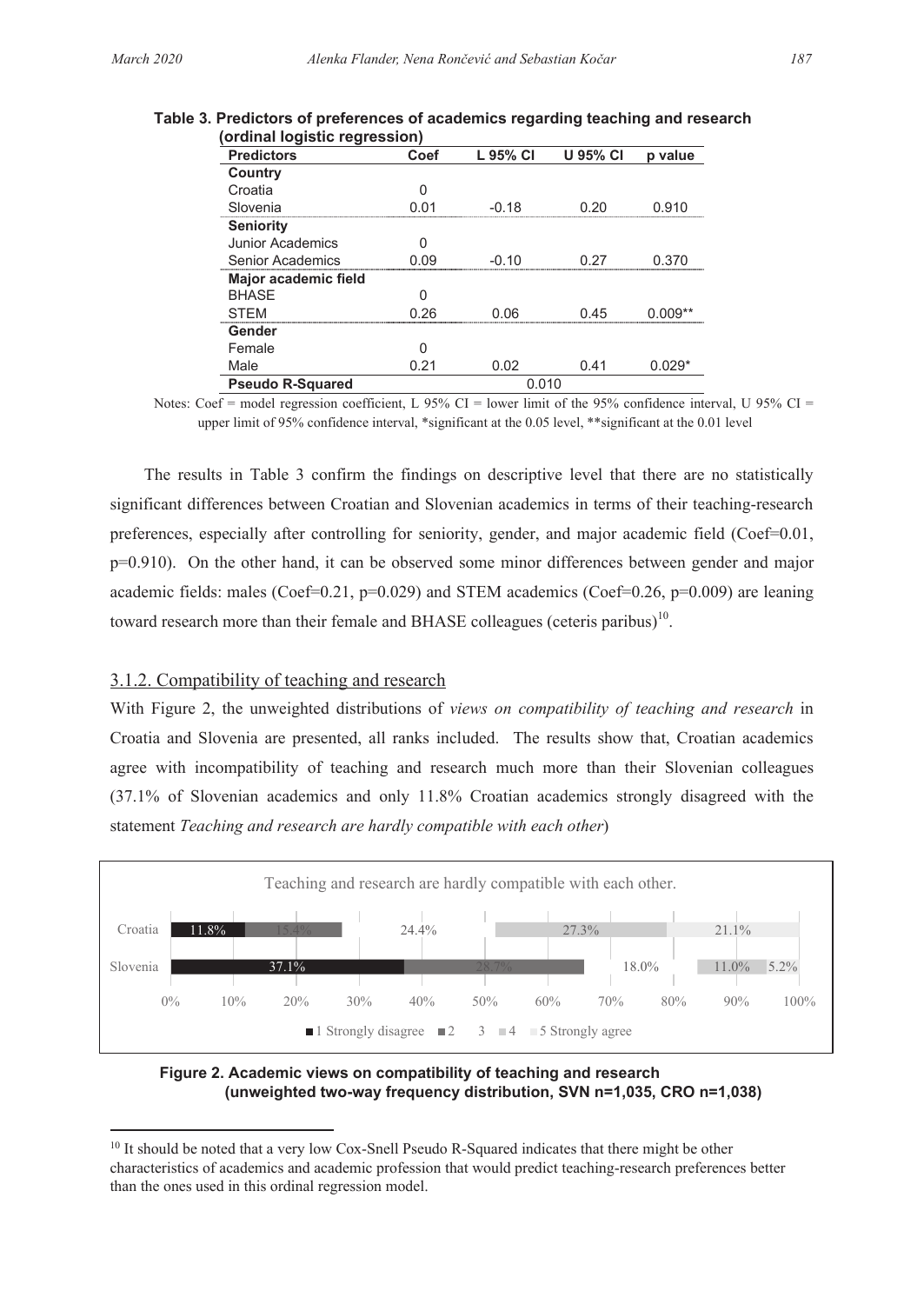To extend the findings from Figure 2, we carried out ordinal logistic regression with *views on compatibility of teaching and research* as a response variable and country, seniority, major academic field, and gender as predictors/controls. The results of the ordinal logistic regression (Table 4) show significant differences between Croatian and Slovenian academics in terms of their views on compatibility of teaching and research in relation to the four independent variables.

| urumar lugistic regression, |         |          |                 |           |
|-----------------------------|---------|----------|-----------------|-----------|
| <b>Predictors</b>           | Coef    | L 95% CI | <b>U 95% CI</b> | p value   |
| Country                     |         |          |                 |           |
| Croatia                     |         |          |                 |           |
| Slovenia                    | $-1.59$ | -1 77    | -1 40           |           |
| <b>Seniority</b>            |         |          |                 |           |
| <b>Junior Academics</b>     |         |          |                 |           |
| Senior Academics            | -79     | -0.97    | -Ი ᲩᲔ           |           |
| Major academic field        |         |          |                 |           |
| <b>BHASE</b>                |         |          |                 |           |
| <b>STFM</b>                 |         | -0.17    |                 |           |
| Gender                      |         |          |                 |           |
| Female                      |         |          |                 |           |
| Male                        | $-0.26$ | $-0.43$  | $-0.08$         | $0.005**$ |
| <b>Pseudo R-Squared</b>     |         |          | 0 214           |           |

**Table 4. Predictors of views on compatibility of teaching and research (ordinal logistic regression)** 

Notes: Coef = model regression coefficient, L 95% CI = lower limit of the 95% confidence interval, U 95% CI = upper limit of 95% confidence interval, \*significant at the 0.05 level, \*\*significant at the 0.01 level

Slovenian academics agree much less with the statement on incompatibility of teaching and research (Coef=-1.59,  $p<0.001$ ) compared to their Croatian colleagues. There are additional differences between academics of different types. Senior Academics (Coef= -0.79, p<0.001, and males (Coef=  $-0.26$ , p=0.005) tend to agree less than Junior Academics and females that these two distinctive elements of academic work are hardly compatible with each other. Interestingly, there is no difference between the two major academic fields (STEM compared to BHASE).

#### *3.2. Academic behaviours*

Academic contributions are strongly dependent on individual commitment and motivation. Highly satisfied faculty will generally be innovative and motivated to establish and maintain an environment conducive to learning' (Truell, Jr. Price & Joyner, 1998, p.120). Depending on their motivation, selfunderstanding and external factors is also, how much time they reserve for teaching and for research or other academic related tasks. The time budget is therefore strongly influenced by their academic self-understanding and can be viewed also as a response to their working environment (Höhle & Teichler, 2013).

In this section the question on whether there *are differences in academic behaviours, namely teaching time and research time between both countries* is explored*.*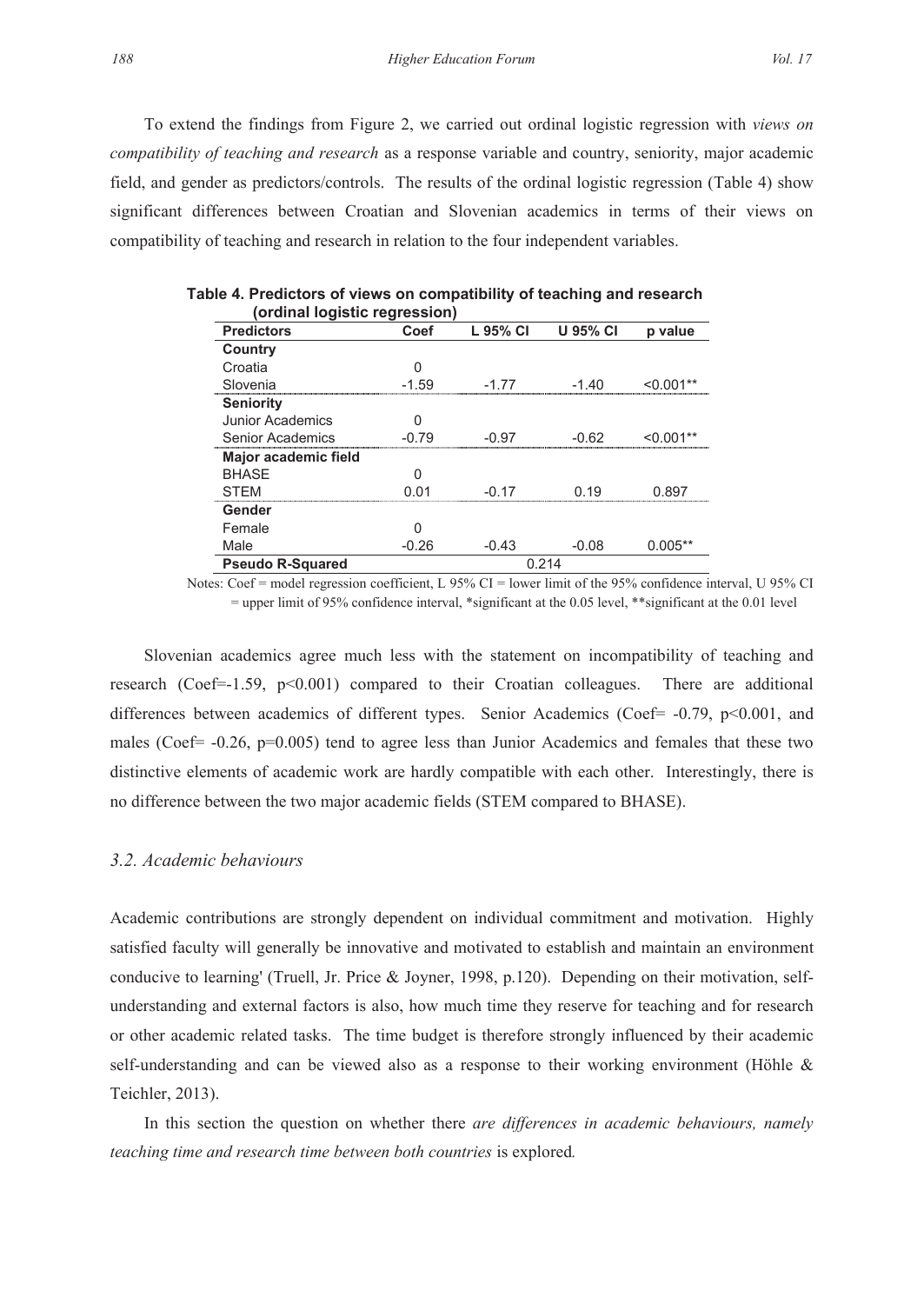## 3.2.1. Time spent on teaching and research

In Figure 3, the unweighted means for all ranks regarding the *time spent on teaching* in Croatia and Slovenia *when classes are in session* and *when classes are not in session* are presented.



**Figure 3. Time spent on teaching and research (unweighted two-way frequency distribution, SVN n=946, CRO n=986)** 

The results indicate that Croatian academics on average spend more time, than their Slovenian counterparts, on teaching in both periods of academic semesters, but about the same number of hours on research. These results were however not yet controlled for the other characteristics of academics.

To extend the findings from Table 5, we carried out multiple linear regression to identify the predictors of the time academics spend on teaching and research in two different periods of academic semesters. The results are presented in Table 5. To make sure that no assumptions of linear regression would be violated, namely homoscedasticity, linearity, no multicollinearity, and normality of residuals, p-p plots, scatterplots of residuals, and conducted variance inflation factor tests were reviewed.

In regards the time spend on teaching, the results show that only when classes are not in session, Croatian academics spend more time on teaching than Slovenian colleagues (Coef=1.41,  $p=0.001$ ). Females spend more time for teaching than their male colleagues in both cases: both when classes are in session (Coef=1.93, p=0.001) and when they are not in session (Coef=1.08, p=0.010). Junior academics spend more time than seniors when classes are in session (Coef=1.12,  $p=0.041$ ), but less time for teaching when classes are not in session (Coef= $-1.45$ , p<0.001).

In regards to the time spend on research, Croatian academics spend slightly more time on research than the Slovenian academics, but only when classes are in session (Coef=1.02,  $p=0.044$ ). BHASE academics spend less time for research in both periods of academic year, when classes are in session (Coef=-1.22, p=0.019) and when they are not (Coef=-2.05, p=0.005)<sup>11</sup>.

<sup>&</sup>lt;sup>11</sup> There are no other statistical differences between the analysed groups, and low Adjusted R-Squared values indicate that the OLS models explain very little variability of the four response variables with the selected independent variables – only between 0.5% and 2.3%.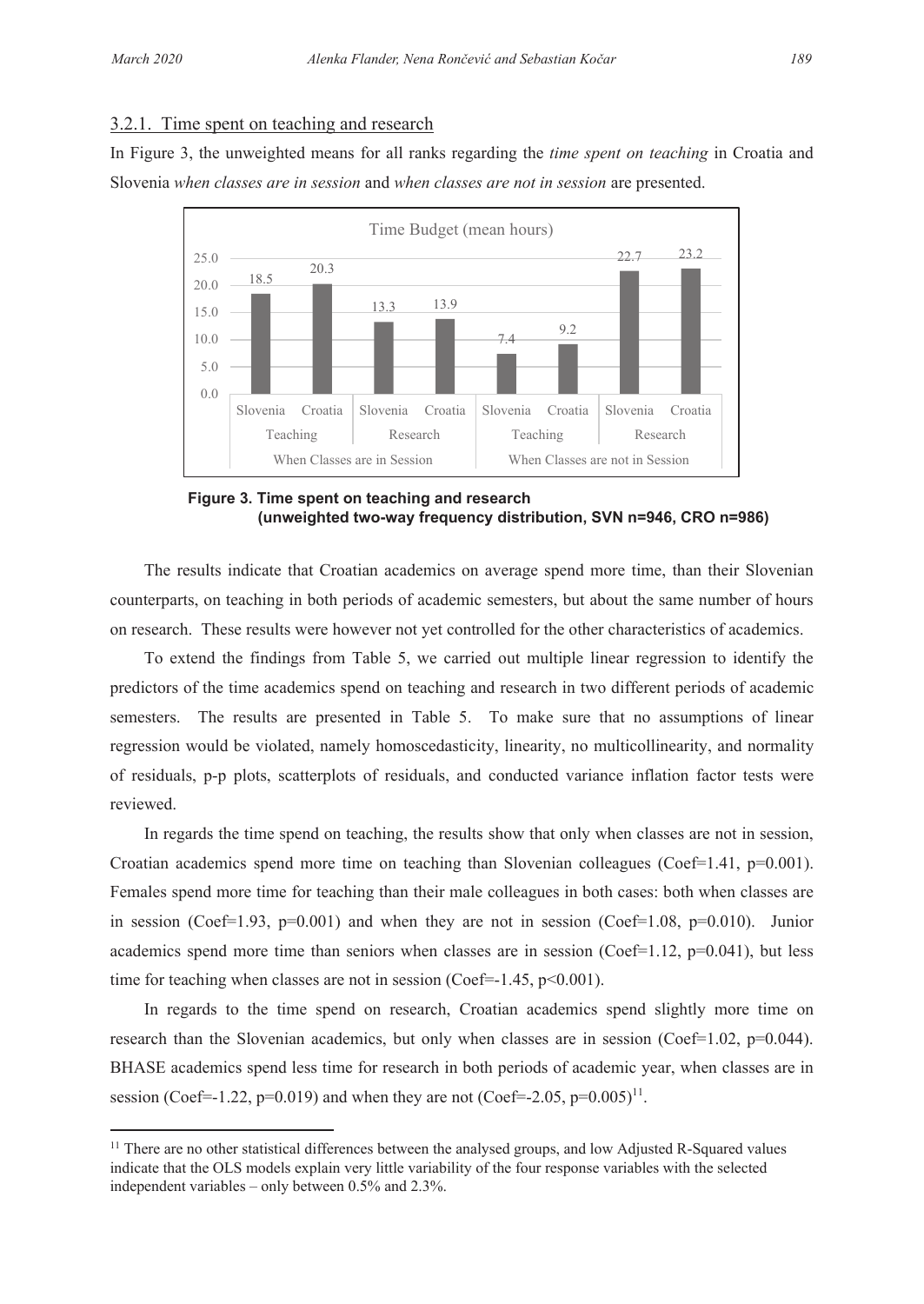|                    | Time Budget When Classes are in Session:<br><b>Teaching</b> |                                     |                          | Time Budget When Classes are in Session:<br><b>Research</b> |          |             |                                                                 |             |
|--------------------|-------------------------------------------------------------|-------------------------------------|--------------------------|-------------------------------------------------------------|----------|-------------|-----------------------------------------------------------------|-------------|
| <b>Predictors</b>  | Coef                                                        | L 95% CI                            | U 95%<br><b>CI</b>       | p value                                                     | Coef     | L 95%<br>СI | <b>U 95% CI</b>                                                 | p value     |
| Country            |                                                             |                                     |                          |                                                             |          |             |                                                                 |             |
| Slovenia           | $\Omega$                                                    |                                     |                          |                                                             | $\Omega$ |             |                                                                 |             |
| Croatia            | 0.92                                                        | $-0.15$                             | 1.99                     | 0.091                                                       | 1.02     | 0.03        | 2.01                                                            | $0.044*$    |
| <b>Seniority</b>   |                                                             |                                     |                          |                                                             |          |             |                                                                 |             |
| Senior             | 0                                                           |                                     |                          |                                                             | 0        |             |                                                                 |             |
| Junior             | 1.12                                                        | 0.04                                | 2.19                     | $0.041*$                                                    | $-0.83$  | $-1.82$     | 0.17                                                            | 0.103       |
| Major              |                                                             |                                     |                          |                                                             |          |             |                                                                 |             |
| <b>STEM</b>        | 0                                                           |                                     |                          |                                                             | $\Omega$ |             |                                                                 |             |
| <b>BHASE</b>       | $-0.88$                                                     | $-1.98$                             | 0.22                     | 0.119                                                       | $-1.22$  | $-2.24$     | $-0.20$                                                         | $0.019*$    |
| Gender             |                                                             |                                     |                          |                                                             |          |             |                                                                 |             |
| Male               | $\mathbf 0$                                                 |                                     |                          |                                                             | 0        |             |                                                                 |             |
| Female             | 1.93                                                        | 0.83                                | 3.02                     | $0.001**$                                                   | $-0.28$  | $-1.30$     | 0.73                                                            | 0.590       |
| Constant           | 17.78                                                       | 16.61                               |                          |                                                             | 14.69    | 13.61       | 15.77                                                           | $< 0.001**$ |
| <b>Adjusted R-</b> |                                                             |                                     | 0.012                    |                                                             |          |             | 0.005                                                           |             |
|                    |                                                             |                                     |                          |                                                             |          |             |                                                                 |             |
|                    |                                                             | Time Budget When Classes are NOT in | <b>Session: Teaching</b> |                                                             |          |             | Time Budget When Classes are NOT in<br><b>Session: Research</b> |             |
| <b>Predictors</b>  | Coef                                                        | L 95% CI                            | U 95%<br><b>CI</b>       | p value                                                     | Coef     | L 95%<br>СI | <b>U 95% CI</b>                                                 | p value     |
| Country            |                                                             |                                     |                          |                                                             |          |             |                                                                 |             |
| Slovenia           | $\mathbf 0$                                                 |                                     |                          |                                                             | 0        |             |                                                                 |             |
| Croatia            | 1.41                                                        | 0.61                                | 2.21                     | $0.001**$                                                   | 0.73     | $-0.67$     | 2.13                                                            | 0.309       |
| <b>Seniority</b>   |                                                             |                                     |                          |                                                             |          |             |                                                                 |             |
| Senior             | 0                                                           |                                     |                          |                                                             | $\Omega$ |             |                                                                 |             |
| Junior             | $-1.45$                                                     | $-2.25$                             | $-0.64$                  | $< 0.001**$                                                 | 0.47     | $-0.94$     | 1.87                                                            | 0.516       |
| Major              |                                                             |                                     |                          |                                                             |          |             |                                                                 |             |
| <b>STEM</b>        | 0                                                           |                                     |                          |                                                             | 0        |             |                                                                 |             |
| <b>BHASE</b>       | 0.66                                                        | $-0.16$                             | 1.48                     | 0.116                                                       | $-2.05$  | $-3.49$     | $-0.61$                                                         | $0.005**$   |
| Gender             |                                                             |                                     |                          |                                                             |          |             |                                                                 |             |
| Male               | 0                                                           |                                     |                          |                                                             | $\Omega$ |             |                                                                 |             |
| Female             | 1.08                                                        | 0.26                                | 1.89                     | $0.010*$                                                    | 1.04     | $-0.39$     | 2.47                                                            | 0.153       |
| <b>Constant</b>    | 7.33                                                        | 6.48                                | 8.19                     | $< 0.001**$                                                 | 23.56    | 22.06       | 25.05                                                           | $< 0.001**$ |

|  |  |  | Table 5. Predictors of time spent on teaching and research (multiple linear regression) |
|--|--|--|-----------------------------------------------------------------------------------------|
|--|--|--|-----------------------------------------------------------------------------------------|

Notes: Coef = model regression coefficient, L 95% CI = lower limit of the 95% confidence interval, U 95% CI = upper limit of 95% confidence interval, \*significant at the 0.05 level, \*\*significant at the 0.01 level

#### *3.3. Academic promotion*

All academic candidates for tenure and promotion are judged based on their research and publications, teaching effectiveness, and service. Most faculty, across disciplines, assume that a strong research and publication record is necessary, and lack thereof cannot be compensated for by excellence in teaching and service (Green, 2008; Harley et al., 2010; Youn & Price, 2009). Expectations and practices for review, promotion and tenure have shifted significantly over the last few decades. National and institutional recruitment and promotion policies have an increasing significance: who gets recruited and who is retained in academia will define the future of the teaching/research nexus in Europe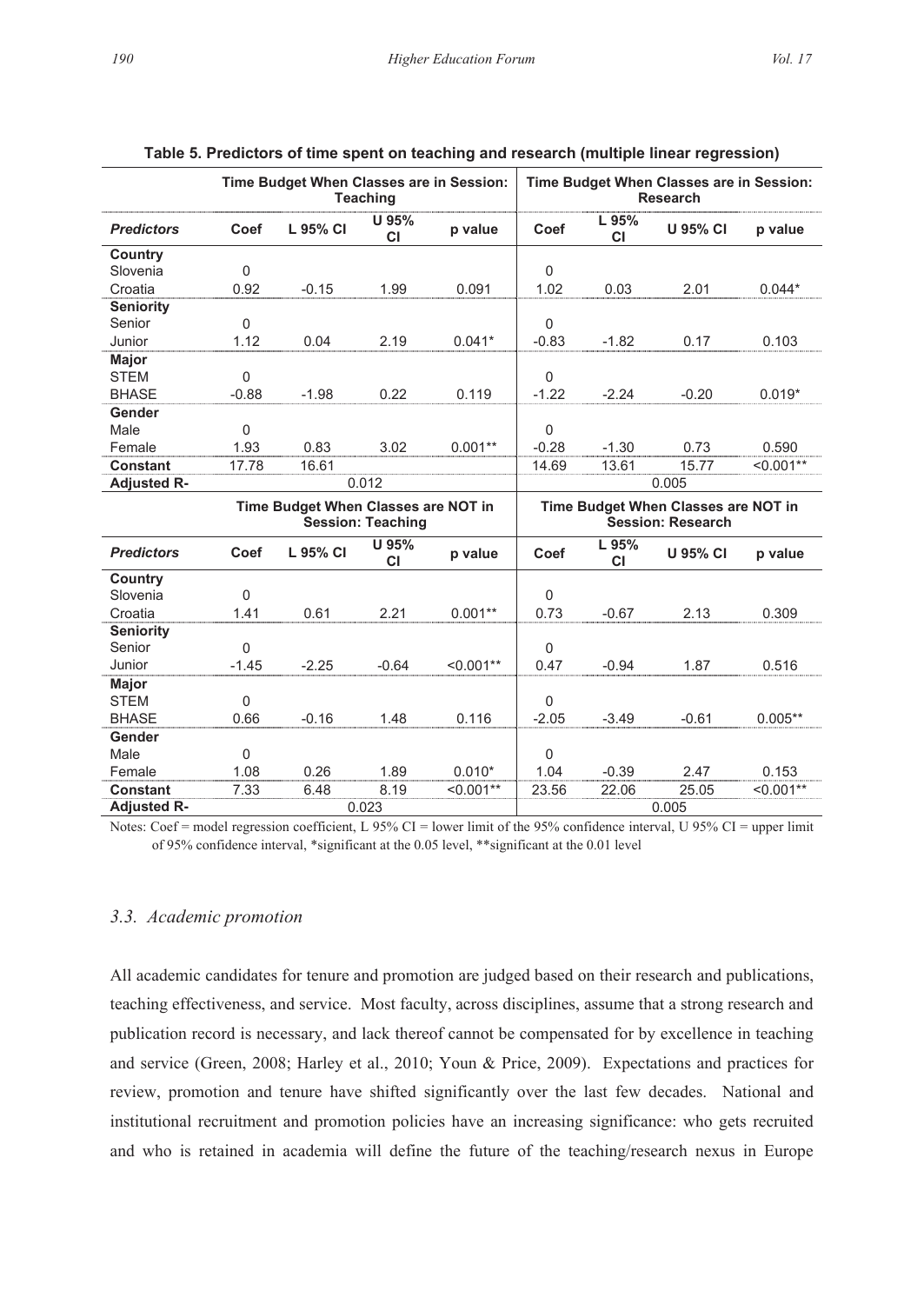(Kwiek, 2014). The analysis in this section were aimed to answer to third research question: *what are the roles of teaching and research quality in faculty promotion and hiring in both countries*?

#### 3.3.1 Consideration of the research quality in personnel decisions

With Figure 4, the unweighted distributions for *consideration of the research quality in personnel decisions* for all ranks in Croatia and Slovenia are presented. The results based on academics' opinions indicate that Slovenian faculties emphasize the practice of considering the research quality when making personnel decision much more than in Croatia. For example, 23.6% of Slovenian academics answered with "Very much", while only 9.5% of Croatian academics chose the same answer.

The results of the ordinal regression analysis to identify the predictors of to what extend institutions emphasize considering the research quality when making personnel decisions are presented in Table 6.



**Figure 4. Consideration of the research quality in personnel decisions (faculty hiring and /or promotion) (unweighted two-way frequency distribution, SVN n=910, CRO n=1,013)** 

| (ordinal logistic regression) |      |          |                 |         |
|-------------------------------|------|----------|-----------------|---------|
| <b>Predictors</b>             | Coef | L 95% CI | <b>U 95% CI</b> | p value |
| Country                       |      |          |                 |         |
| Croatia                       | n    |          |                 |         |
| Slovenia                      | 98   | ი გი     | 1 16            |         |
| <b>Seniority</b>              |      |          |                 |         |
| <b>Junior Academics</b>       |      |          |                 |         |
| Senior Academics              |      | በ 23     | በ 59            |         |
| Major academic field          |      |          |                 |         |
| <b>BHASE</b>                  |      |          |                 |         |
| <b>STFM</b>                   | N 47 | በ 28     | በ 65            |         |
| Gender                        |      |          |                 |         |
| Female                        |      |          |                 |         |
| Male                          | 0.05 | $-0.13$  | 0.23            | .586    |
| <b>Pseudo R-Squared</b>       |      |          | 0.105           |         |

#### **Table 6. Predictors of consideration of the research quality in personnel decisions (ordinal logistic regression)**

Notes: Coef = model regression coefficient, L 95% CI = lower limit of the 95% confidence interval, U 95% CI = upper limit of 95% confidence interval, \*significant at the 0.05 level, \*\*significant at the 0.01 level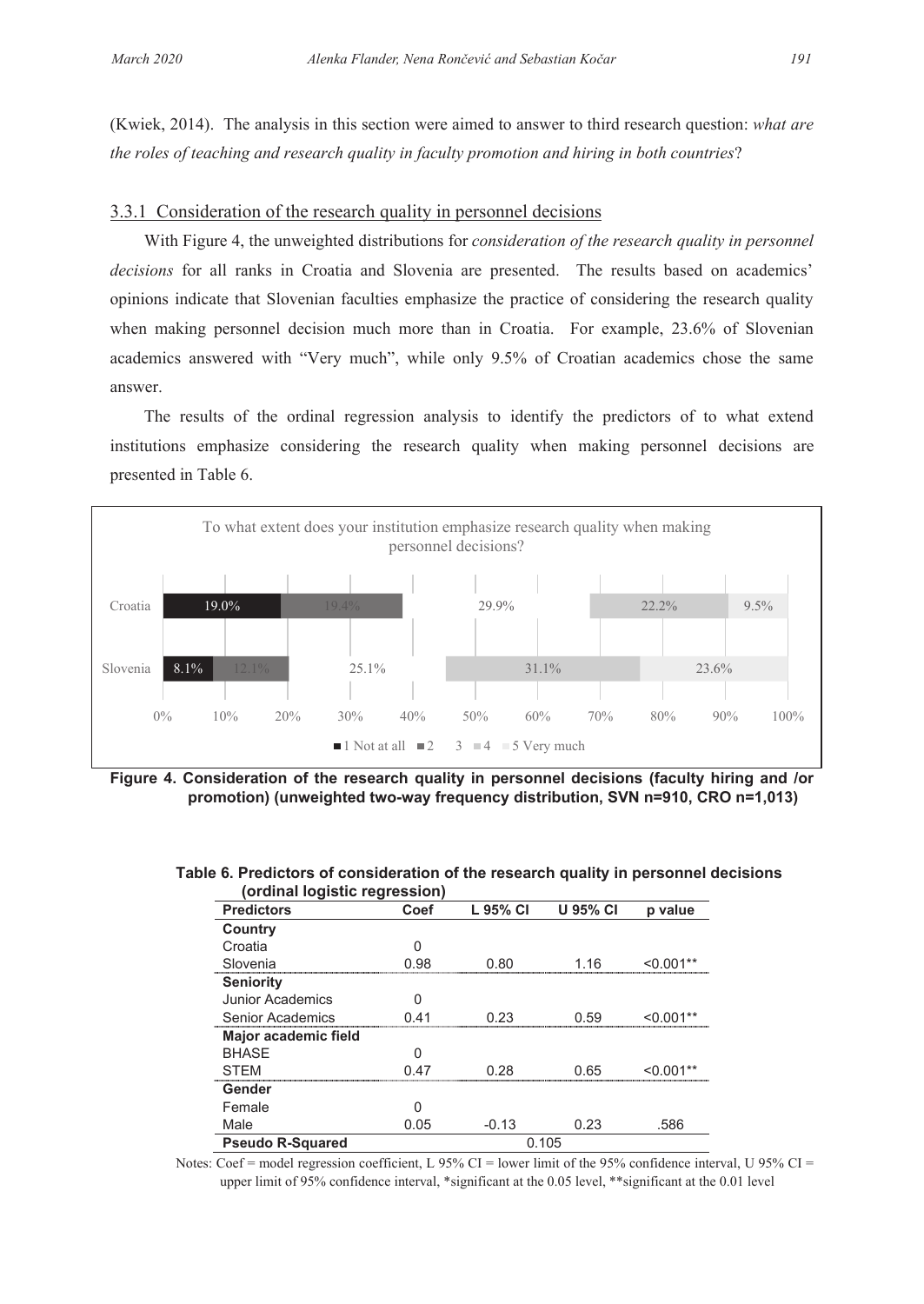The results (Table 6) confirm that, in accordance to the opinions of academics, the research quality is more emphasised in Slovenia (Coef=0.98,  $p<0.001$ ) than in Croatia. The same conclusion can be made for Senior Academics (Coef=0.41,  $p<0.001$ ) and STEM academic field (Coef=0.47, p<0.001)

#### 3.3.2. Consideration of the teaching quality in personnel decisions

The unweighted means for *consideration of the teaching quality in personnel decisions* in Croatia and Slovenia is presented in Figure 7. The results based on academics' opinions of all ranks indicate minor differences between the countries, especially in comparison to the results related to teaching (from Figure 5).



**Figure 5. Consideration of the teaching quality in personnel decisions (faculty hiring and /or promotion) (unweighted two-way frequency distribution, SVN n=908, CRO n=1,011)** 

To extend the findings from Figure 5, ordinal regression analysis was carried out to identify the predictors of to what extend institutions emphasize considering the teaching quality when making personnel decisions. The results are presented in Table 7.

| (ordinal logistic regression) |         |          |                 |         |
|-------------------------------|---------|----------|-----------------|---------|
| <b>Predictors</b>             | Coef    | L 95% CI | <b>U 95% CI</b> | p value |
| Country                       |         |          |                 |         |
| Croatia                       | O       |          |                 |         |
| Slovenia                      | N N7    | 11 ∩ـ    | 9Δ              |         |
| <b>Seniority</b>              |         |          |                 |         |
| <b>Junior Academics</b>       |         |          |                 |         |
| Senior Academics              | በ 36    | 0 18     | በ 54            |         |
| Major academic field          |         |          |                 |         |
| <b>BHASE</b>                  |         |          |                 |         |
| <b>STFM</b>                   |         | -0.19    |                 | -938    |
| Gender                        |         |          |                 |         |
| Female                        | n       |          |                 |         |
| Male                          | $-0.01$ | $-0.19$  | በ 17            | 0.912   |
| <b>Pseudo R-Squared</b>       |         |          | 0.010           |         |

**Table 7. Predictors of consideration of the teaching quality in personnel decisions (ordinal logistic regression)** 

Notes: Coef = model regression coefficient, L 95% CI = lower limit of the 95% confidence interval, U 95% CI

= upper limit of 95% confidence interval, \*significant at the 0.05 level, \*\*significant at the 0.01 level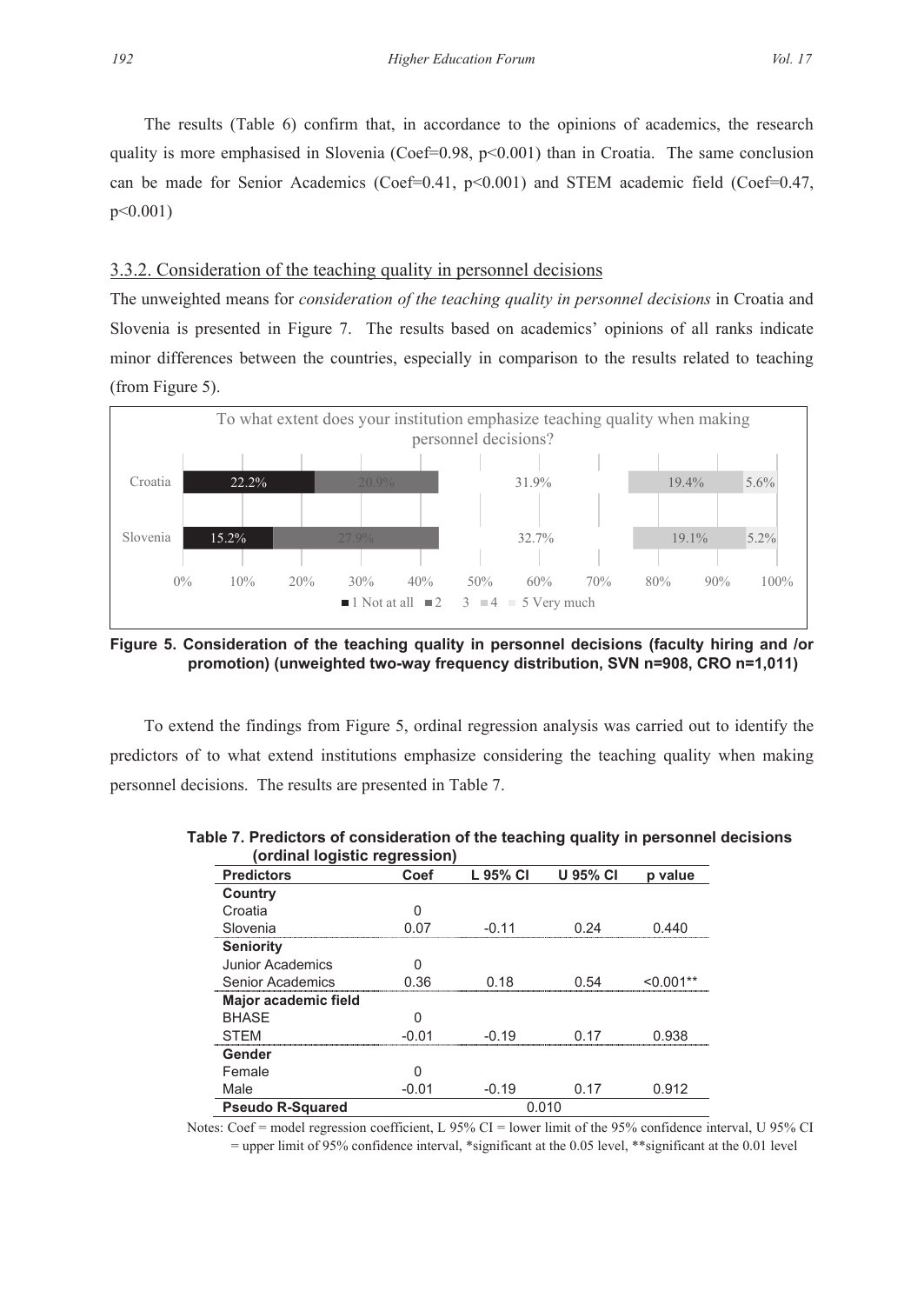The results show (Table 7) show that, after controlling for seniority, major academic field and The results show (Table 7) show that, after controlling for seniority, major academic field and gender, any differences between Slovenia and Croatia are not statistically significant. Senior gender, any differences between Slovenia and Croatia are not statistically significant. Senior Academics (Coef=0.36, p<0.001) however again believe more than their Junior counterparts that their Academics (Coef=0.36, p<0.001) however again believe more than their Junior counterparts that their institutions emphasize the teaching quality, not only the research quality, when making personnel institutions emphasize the teaching quality, not only the research quality, when making personnel decisions. decisions.

# *3.4. Job satisfaction 3.4. Job satisfaction*

In order to answer the research question related to academic satisfaction, data on three elements of In order to answer the research question related to academic satisfaction, data on three elements of academic satisfaction were analysed: satisfaction with their current employment situation, with current academic satisfaction were analysed: satisfaction with their current employment situation, with current work situation and with overall professional environment. work situation and with overall professional environment.

## 3.4.1. Satisfaction with current employment situation 3.4.1. Satisfaction with current employment situation

With Figure 6, the unweighted distributions of *satisfaction with current employment situation* in With Figure 6, the unweighted distributions of *satisfaction with current employment situation* in Croatia and Slovenia are presented, including all academic ranks. The results show that satisfaction Croatia and Slovenia are presented, including all academic ranks. The results show that satisfaction seem to be higher in Croatia than Slovenia. For example, while 20.6% of Croatian academics reported very high satisfaction, the percentage was almost half of that in Slovenia (12.4%). very high satisfaction, the percentage was almost half of that in Slovenia (12.4%).





Results of the further statistical analysis using ordinal logistic regression are presented in Table 8. Results of the further statistical analysis using ordinal logistic regression are presented in Table 8. The results (Table 8) confirm assumptions that there are significant differences between Croatian and The results (Table 8) confirm assumptions that there are significant differences between Croatian and Slovenian academics in terms of their satisfaction with current employment situation, where Slovenian Slovenian academics in terms of their satisfaction with current employment situation, where Slovenian academics reported lower satisfaction (Coef=-0.56, p<0.001). Moreover, the satisfaction of academics with their current employment is higher among Senior Academics (Coef =  $0.79$ , p<0.001) and slightly lower in STEM disciplines ( $b = -0.21$ ,  $p = 0.020$ ). There are no differences between the genders.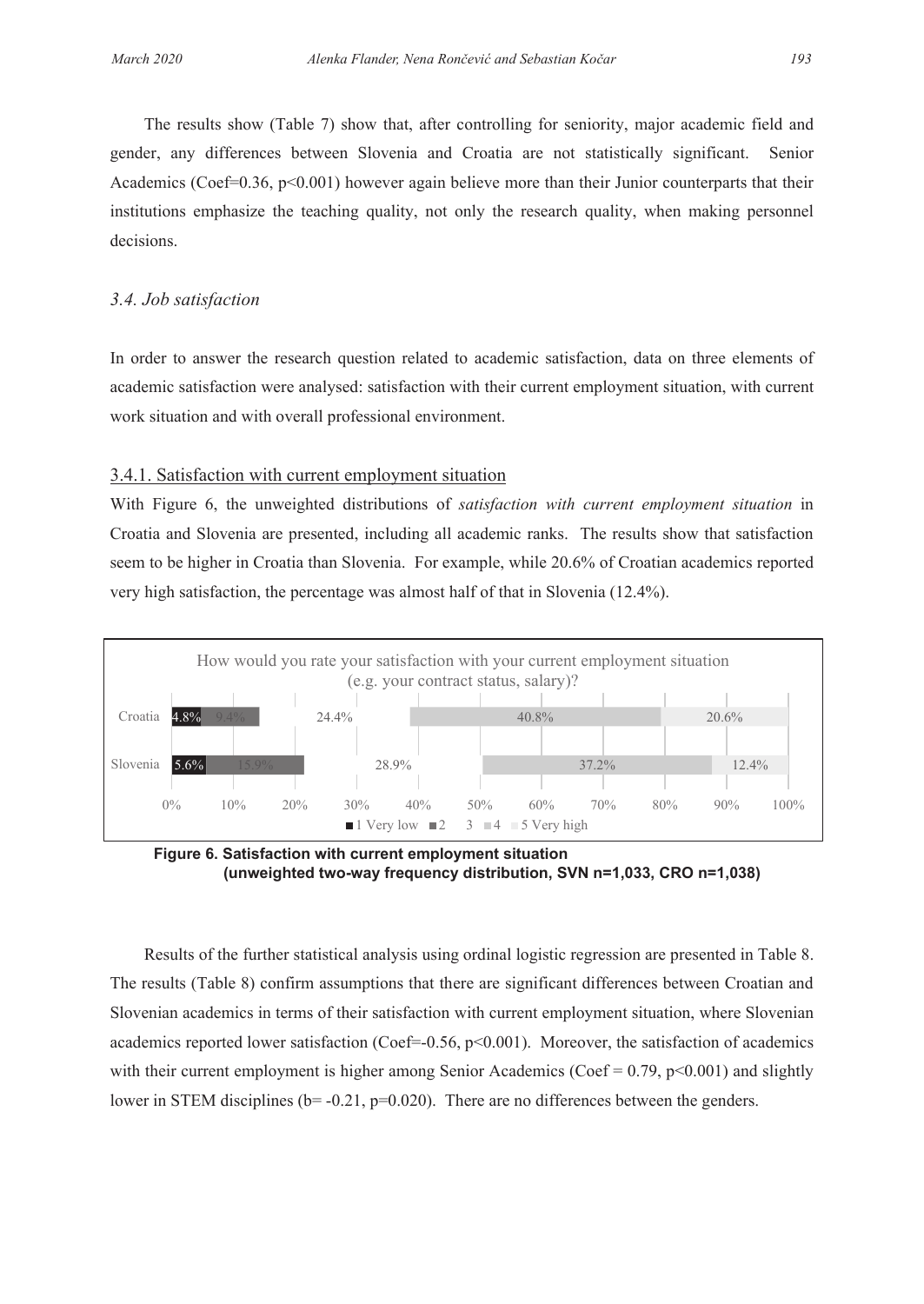| <u>Urumar rugistic regression</u> |         |          |                 |             |
|-----------------------------------|---------|----------|-----------------|-------------|
| <b>Predictors</b>                 | Coef    | L 95% CI | <b>U 95% CI</b> | p value     |
| Country                           |         |          |                 |             |
| Croatia                           | 0       |          |                 |             |
| Slovenia                          | $-0.56$ | $-0.74$  | $-0.39$         | $< 0.001**$ |
| <b>Seniority</b>                  |         |          |                 |             |
| Junior Academics                  | 0       |          |                 |             |
| Senior Academics                  | 0.79    | 0.62     | 0.97            | $< 0.001**$ |
| Major academic field              |         |          |                 |             |
| <b>BHASE</b>                      | 0       |          |                 |             |
| <b>STEM</b>                       | $-0.21$ | $-0.39$  | $-0.03$         | $0.020*$    |
| Gender                            |         |          |                 |             |
| Female                            | 0       |          |                 |             |
| Male                              | 0.01    | $-0.17$  | 0.19            | 0.914       |
| <b>Pseudo R-Squared</b>           |         |          | 0.068           |             |

| Table 8. Predictors of satisfaction with current employment situation |  |
|-----------------------------------------------------------------------|--|
| (ordinal logistic regression)                                         |  |

Notes: Coef = model regression coefficient, L 95% CI = lower limit of the 95% confidence interval, U 95%  $CI =$  upper limit of 95% confidence interval, \*significant at the 0.05 level, \*\*significant at the 0.01 level

# 3.4.2. Satisfaction with current work situation

The unweighted distributions of *satisfaction with current work situation* in Croatia and Slovenia are presented in Figure 7. They are indicating, that there are no significant differences between the countries.



**Figure 7. Satisfaction with current work situation (unweighted two-way frequency distribution, SVN n=1,032, CRO n=1,038)** 

The findings were confirmed by the ordinal logistic regression (Table 9), that there are no statistically significant differences between Croatian and Slovenian academics in terms of their satisfaction with current work situation. However, the satisfaction of academics with their current employment is slightly higher among Senior Academics (Coef =  $0.27$ , p= $0.002$ ) and male academics (Coef=-0.21, p=0.022). There were no differences between the two groups of academic fields.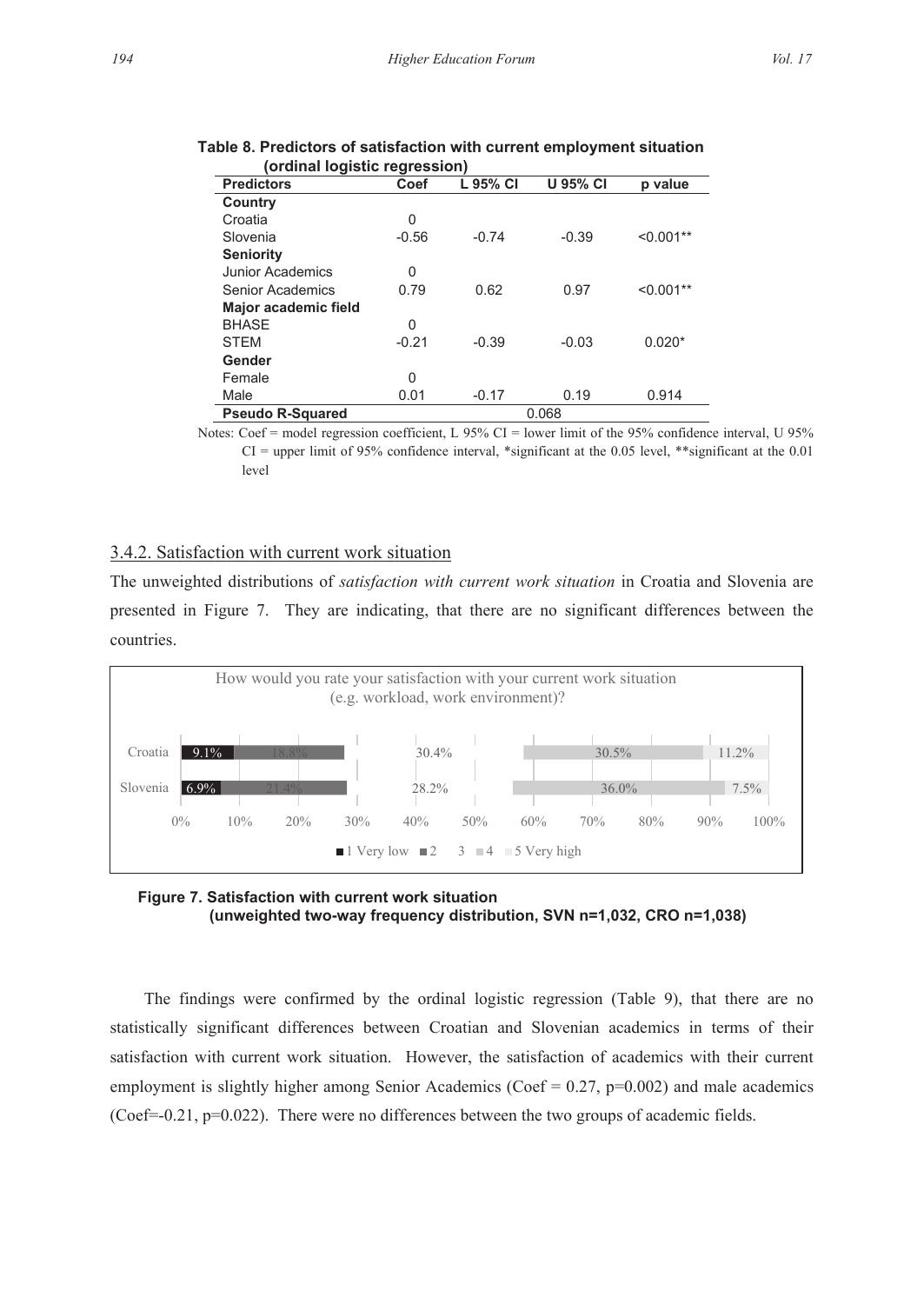|                         | (ordinal logistic regression) |          |                 |           |
|-------------------------|-------------------------------|----------|-----------------|-----------|
| <b>Predictors</b>       | Coef                          | L 95% CI | <b>U 95% CI</b> | p value   |
| Country                 |                               |          |                 |           |
| Croatia                 | 0                             |          |                 |           |
| Slovenia                | $-0.10$                       | $-0.27$  | 0.08            | 0.268     |
| <b>Seniority</b>        |                               |          |                 |           |
| Junior Academics        |                               |          |                 |           |
| Senior Academics        | 0.27                          | 0.10     | 0.44            | $0.002**$ |
| Major academic field    |                               |          |                 |           |
| <b>BHASE</b>            | 0                             |          |                 |           |
| <b>STEM</b>             | 0.02                          | $-0.16$  | 0.20            | 0.827     |
| Gender                  |                               |          |                 |           |
| Female                  | 0                             |          |                 |           |
| Male                    | 0.21                          | 0.03     | 0.38            | $0.022*$  |
| <b>Pseudo R-Squared</b> |                               |          | 0.010           |           |

| Table 9. Predictors of satisfaction with current work situation |
|-----------------------------------------------------------------|
| (ordinal logistic regression)                                   |

Notes: Coef = model regression coefficient, L 95% CI = lower limit of the 95% confidence interval, U 95% CI = upper limit of 95% confidence interval, \*significant at the 0.05 level, \*\*significant at the 0.01 level

#### 3.4.3. Satisfaction with overall professional environment

The results of unweighted distributions of satisfaction with *overall professional environment* in Croatia and Slovenia (Figure 8) show that satisfaction seem to be higher in Croatia than Slovenia. For example, while 16.6% of Croatian academics reported very high satisfaction, the same proportion was lower in Slovenia (10.0%).



**Figure 8. Satisfaction with overall professional environment (unweighted two-way frequency distribution, SVN n=1,033, CRO n=1,038)** 

To extend the findings from Figure 8, ordinal logistic regression was carried out.

The results in Table 10 confirm assumptions that Slovenian academics are less satisfied with the overall professional environment (Coef=-0.44,  $p$ <0.001) than Croatian academics. Statistically significant differences between the analysed groups can be also found for major academic fields with a slightly higher satisfaction being reported by STEM in comparison to BHASE academics (Coef=0.23,  $p=0.012$ ). There are no differences between Senior and Junior Academics and genders ( $p > 0.05$ ).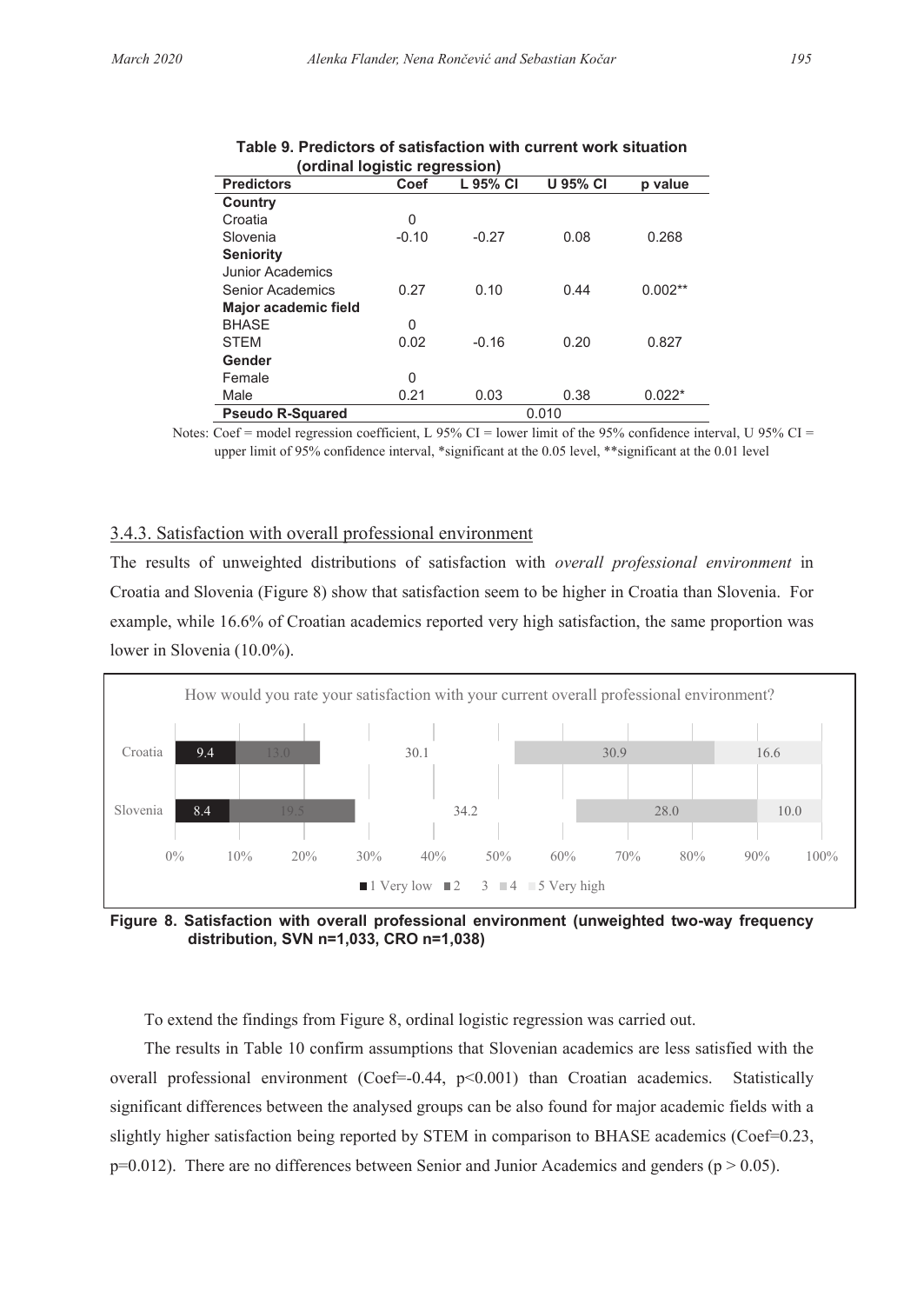| <b>Predictors</b>       | Coef  | L 95% CI | <b>U 95% CI</b> | p value |  |  |
|-------------------------|-------|----------|-----------------|---------|--|--|
| Country                 |       |          |                 |         |  |  |
| Croatia                 |       |          |                 |         |  |  |
| Slovenia                | -N 44 |          | -በ 26           |         |  |  |
| <b>Seniority</b>        |       |          |                 |         |  |  |
| Junior Academics        |       |          |                 |         |  |  |
| Senior Academics        |       | -በ 16    |                 |         |  |  |
| Major academic field    |       |          |                 |         |  |  |
| <b>BHASE</b>            |       |          |                 |         |  |  |
| <b>STFM</b>             | つろ    | ი ი5     | () 40           |         |  |  |
| Gender                  |       |          |                 |         |  |  |
| Female                  |       |          |                 |         |  |  |
| Male                    | 0.16  | $-0.01$  | 0.34            | 0.073   |  |  |
| <b>Pseudo R-Squared</b> | 0.019 |          |                 |         |  |  |

**Table 10. Predictors of satisfaction with overall professional environment (ordinal logistic regression)** 

Notes: Coef = model regression coefficient, L  $95\%$  CI = lower limit of the 95% confidence interval, U  $95\%$  $CI =$  upper limit of 95% confidence interval, \*significant at the 0.05 level, \*\*significant at the 0.01 level

# *3.5. Results on how teaching and research nexus in academic attitudes, behaviours and system of promotion influence the academic satisfaction*

In this subsection the interrelation between the teaching and research nexus and academic attitudes, behaviours and promotion system and academics satisfactions are studied. In this regards the multiple linear (OLS) regression analysis was carried out with job satisfaction as the target variable. In subsection 3.4, three satisfaction variables from the APIKS questionnaire where analysed: satisfaction with current employment situation, satisfaction with current work situation and satisfaction with overall professional environment. Factor analysis and reliability testing was carried out in order to establish if all three variables could be combined in a job satisfaction index. The results showed that the reliability of this measure was moderate to high, since Cronbach alpha equalled to 0.734. The included predictors in the regression models were *country, major academic field, gender* and *seniority* (for distributions see Tables 1 and 2), as well as *consideration of the teaching quality in personnel decisions* and *consideration of the research quality in personnel decisions* (for distributions see Figures 6 and 7). Two additional predictors were derived out of the response variables analysed in subsection 3.2 – *percentage of all working hours dedicated to teaching* and *percentage of all working hours dedicated to research*, combining the working hours in teaching and non-teaching periods. With the inclusion of these two predictors the intention was to establish the association between the teaching-research preferences and the actual teaching-research involvement. The descriptive statistics are presented in Table 11.

The results show that, on average, academics reported overall job satisfaction of 3.290 on a 5 point scale. They spent slightly more time on research (39.6% of all working hours) than teaching (32.0% of all working hours), and the derived numeric variables are skewed (left-skewed: job satisfaction; right-skewed: working hours variables) and leptokurtic. It was concluded, that less than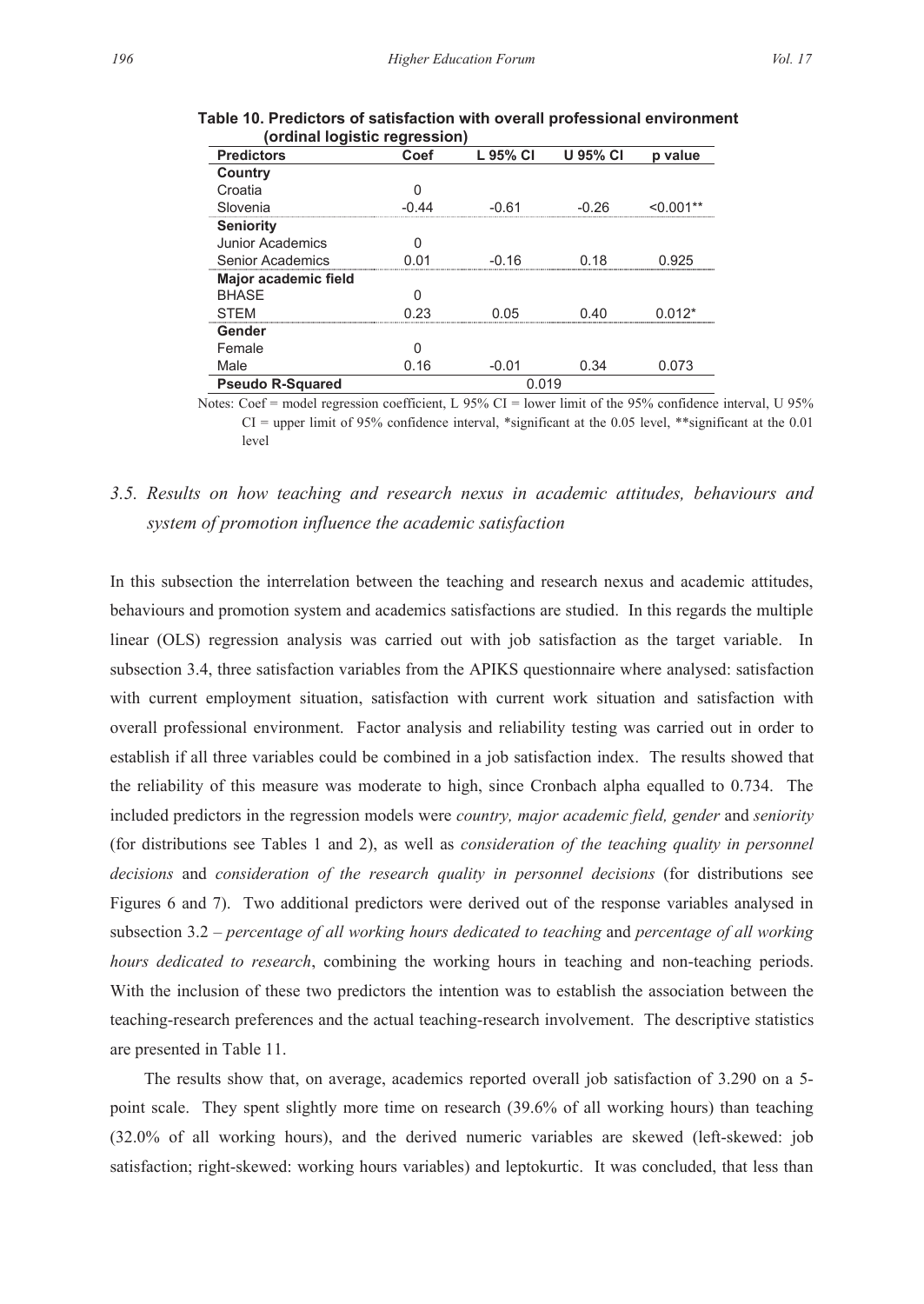one fifth of all working time of academics is dedicated to externally oriented activities, administrative and other academic activities.

**Table 11. Descriptive statistics for job satisfaction and percentages of all working hours dedicated to research/teaching (SVN and CRO combined)** 

| Variable                                                 | Mean  | SD    | Median | <b>Skewness</b> | Kurtosis | Min      | Max |
|----------------------------------------------------------|-------|-------|--------|-----------------|----------|----------|-----|
| Job satisfaction index                                   | 3.290 | 0.890 | 3.333  | $-0.298$        | 2 748    |          | 5   |
| Percentage of all working hours<br>dedicated to research | 0.396 | 0 177 | 0.381  | 0.458           | 3.346    | $\Omega$ |     |
| Percentage of all working hours<br>dedicated to teaching | 0.320 | 0.154 | 0.313  | 0.479           | 3.928    |          |     |

In order to explain job satisfaction on both sides of the teaching-research nexus, and because of small proportions of academics only interested in either teaching or research, we constructed two separate multiple linear regression models for two distinctive types of academics. One is the teachingoriented academics (combining the left two categories in Figure 1), and the second the researchoriented academics (combining the right two categories in Figure 1). In accordance to the results of Mann-Whitney test, research-oriented academics were only slightly more satisfied with their jobs than their teaching-oriented colleagues were ( $z=-2.514$ ,  $p=0.012$ ). Two OLS regression models<sup>12</sup>, one for each type of academics based on their teaching-research preferences, are presented in Table 12.

The results from Table 12 show that there are notable differences between the two distinctive groups of academics, teaching-oriented ones and research-oriented ones, in the factors affecting their job satisfaction. While the job satisfaction of teaching-oriented academics does not depend on the proportion of their teaching and their research time  $(p>0.05)$ , the job satisfaction of research-oriented academics is affected by the teaching-research balance. The higher the percentage of all working hours dedicated to teaching, the lower the satisfaction (Coef=-0.52, p=0.028), and the higher the percentage of all working hours dedicated to research, the higher the satisfaction (Coef=0.55, p=0.005). In addition, while the total amount of time worked measured in hours does not affect the job satisfaction of primarily-teachers, it slightly negatively affects the satisfaction of primarily-researchers (Coef=-0.004, p=0.022). The job satisfaction of both groups of academics is sensitive to how research and teaching quality are considered when making personnel decisions. Their satisfaction is, generally speaking, lower if research quality or teaching quality are not at all considered at their institution (compared to selecting the mid-point on the scale), and higher if they are more considered (compared to selecting the mid-point on the scale) in personnel decisions. To no surprise, the job satisfaction of the teaching-oriented academics is more sensitive to consideration of teaching quality, and the job satisfaction of research-oriented academics is more sensitive to consideration of research quality.

 $12$  To make sure that no assumptions of linear regression would be violated, namely homoscedasticity, linearity, no multicollinearity, and normality of residuals, p-p plots, scatterplots of residuals, and conducted variance inflation factor tests were reviewed.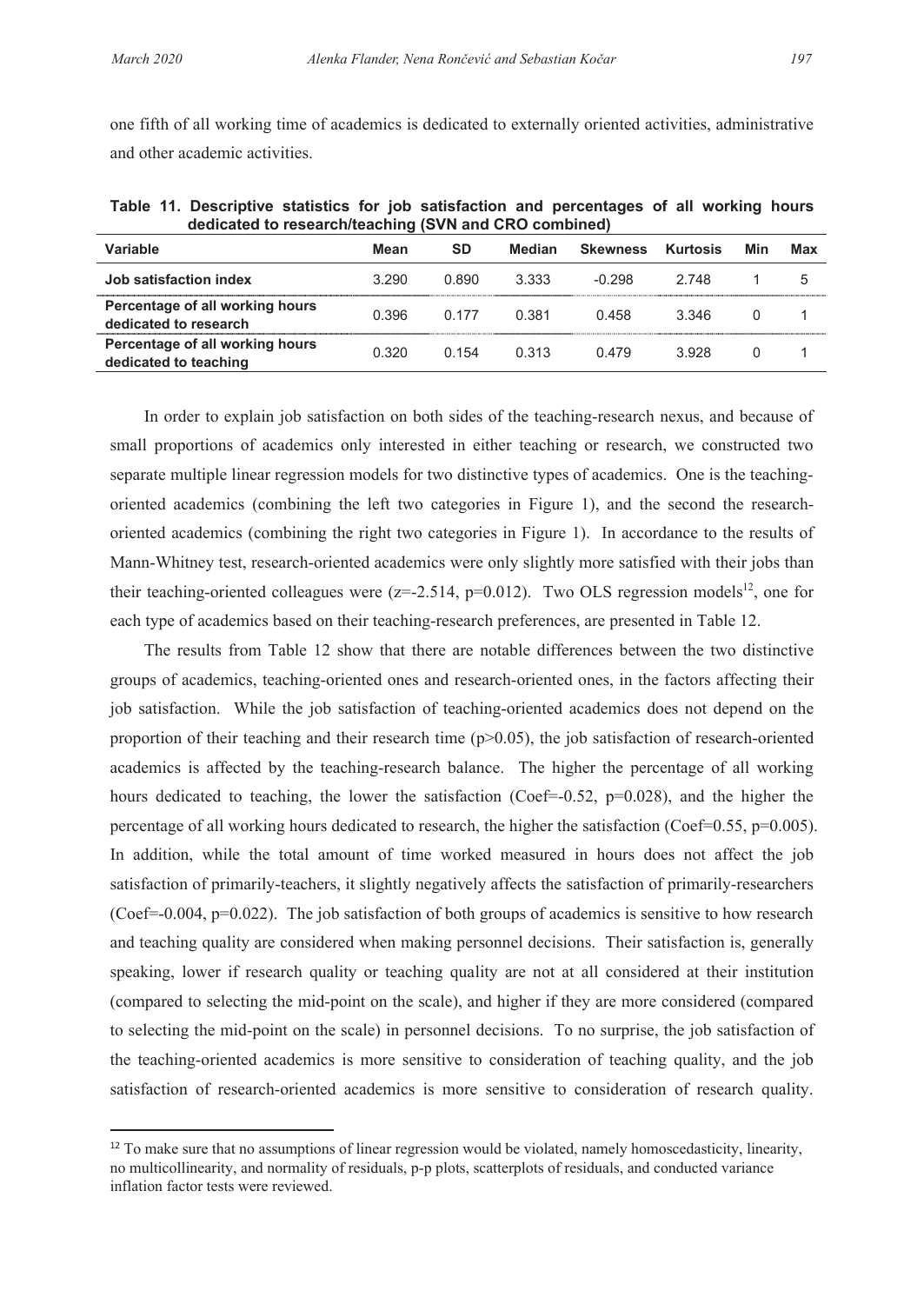Previous results showed that satisfaction with two out of three dimensions of job satisfaction was lower in Slovenia (see subsection 3.4), but the results from a more complex regression model show that only researchers-first are more satisfied in Croatia (Coef=0.38, p<0.001), but not teachers-first. The opposite could be concluded for Junior Academics – compared to their more experienced counterparts, only teaching-oriented Junior Academics are slightly less satisfied with their jobs (Coef=-0.20,  $p=0.010$ ). We have not identified any differences between the major academic fields or genders. The Adjusted R-Squared coefficients indicate that the derived factors predict job satisfaction much better than previous models, since it explained more variability of the target variable, almost 20% in both cases.

| Variable                                                                               |                     | <b>Teaching-oriented academics</b><br>$(n=478)$ |             |                    | Research-oriented academics (n=728) |             |          |             |             |
|----------------------------------------------------------------------------------------|---------------------|-------------------------------------------------|-------------|--------------------|-------------------------------------|-------------|----------|-------------|-------------|
|                                                                                        |                     | Coef                                            | L 95%<br>СI | U 95%<br><b>CI</b> | p value                             | Coef        | L 95% CI | U 95%<br>СI | p value     |
| Percentage of all working<br>hours dedicated to teaching                               |                     | 0.02                                            | $-0.52$     | 0.55               | 0.953                               | $-0.52$     | $-0.99$  | $-0.06$     | $0.028*$    |
| Percentage of all working<br>hours dedicated to research                               |                     | 0.19                                            | $-0.31$     | 0.70               | 0.452                               | 0.55        | 0.17     | 0.92        | $0.005**$   |
| <b>Total working hours</b><br>(including external activities,<br>administration, etc.) |                     | 0.003                                           | $-0.007$    | 0.001              | 0.110                               | 0.004       | $-0.008$ | $-0.001$    | $0.022*$    |
| <b>Considering</b><br>the research<br>quality when<br>making<br>personnel<br>decisions | 1 Not at all        | $-0.50$                                         | $-0.84$     | $-0.17$            | $0.003**$                           | $-0.41$     | $-0.65$  | $-0.17$     | $0.001**$   |
|                                                                                        | $\overline{2}$      | $-0.06$                                         | $-0.32$     | 0.20               | 0.674                               | $-0.11$     | $-0.33$  | 0.11        | 0.314       |
|                                                                                        | 3                   | $\mathbf 0$                                     |             |                    |                                     | $\mathbf 0$ |          |             |             |
|                                                                                        | $\overline{4}$      | 0.07                                            | $-0.15$     | 0.28               | 0.549                               | 0.18        | $-0.01$  | 0.37        | 0.068       |
|                                                                                        | 5 Very much         | 0.05                                            | $-0.21$     | 0.30               | 0.720                               | 0.25        | 0.03     | 0.48        | $0.029*$    |
| <b>Considering</b><br>the teaching<br>quality when<br>making<br>personnel<br>decisions | 1 Not at all        | $-0.44$                                         | $-0.70$     | $-0.18$            | $0.001**$                           | $-0.29$     | $-0.52$  | $-0.06$     | $0.013*$    |
|                                                                                        | $\overline{2}$      | $-0.33$                                         | $-0.54$     | $-0.12$            | $0.002**$                           | 0.04        | $-0.14$  | 0.22        | 0.671       |
|                                                                                        | 3                   | $\mathbf 0$                                     |             |                    |                                     | $\mathbf 0$ |          |             |             |
|                                                                                        | $\overline{4}$      | 0.11                                            | $-0.12$     | 0.34               | 0.358                               | 0.26        | 0.06     | 0.46        | $0.010*$    |
|                                                                                        | 5 Very much         | 0.51                                            | 0.11        | 0.92               | $0.014*$                            | $-0.04$     | $-0.41$  | 0.32        | 0.813       |
| Country                                                                                | Slovenia            | $\mathbf 0$                                     |             |                    |                                     |             |          |             |             |
|                                                                                        | Croatia             | 0.13                                            | $-0.02$     | 0.28               | 0.095                               | 0.38        | 0.25     | 0.50        | $< 0.001**$ |
| <b>Seniority</b>                                                                       | Senior<br>Academics | $\overline{0}$                                  |             |                    |                                     |             |          |             |             |
|                                                                                        | Junior<br>Academics | $-0.20$                                         | $-0.35$     | $-0.05$            | $0.010*$                            | $-0.10$     | $-0.22$  | 0.02        | 0.114       |
| Major<br>academic<br>field                                                             | <b>STEM</b>         | $\mathbf 0$                                     |             |                    |                                     | $\mathbf 0$ |          |             |             |
|                                                                                        | <b>BHASE</b>        | 0.01                                            | $-0.15$     | 0.17               | 0.892                               | 0.01        | $-0.11$  | 0.13        | 0.853       |
| Gender                                                                                 | Male                | $\mathbf 0$                                     |             |                    |                                     | $\mathbf 0$ |          |             |             |
|                                                                                        | Female              | $-0.15$                                         | $-0.30$     | 0.00               | 0.055                               | 0.11        | $-0.01$  | 0.23        | 0.080       |
|                                                                                        | Constant            | 3.68                                            | 3.24        | 4.11               | $< 0.001**$                         | 3.17        | 2.82     | 3.52        | $< 0.001**$ |
| <b>Adjusted R-Squared</b>                                                              |                     |                                                 |             | 0.189              |                                     |             |          | 0.178       |             |

**Table 12. Teaching-research-nexus-related factors affecting job satisfaction of academics (OLS regression)**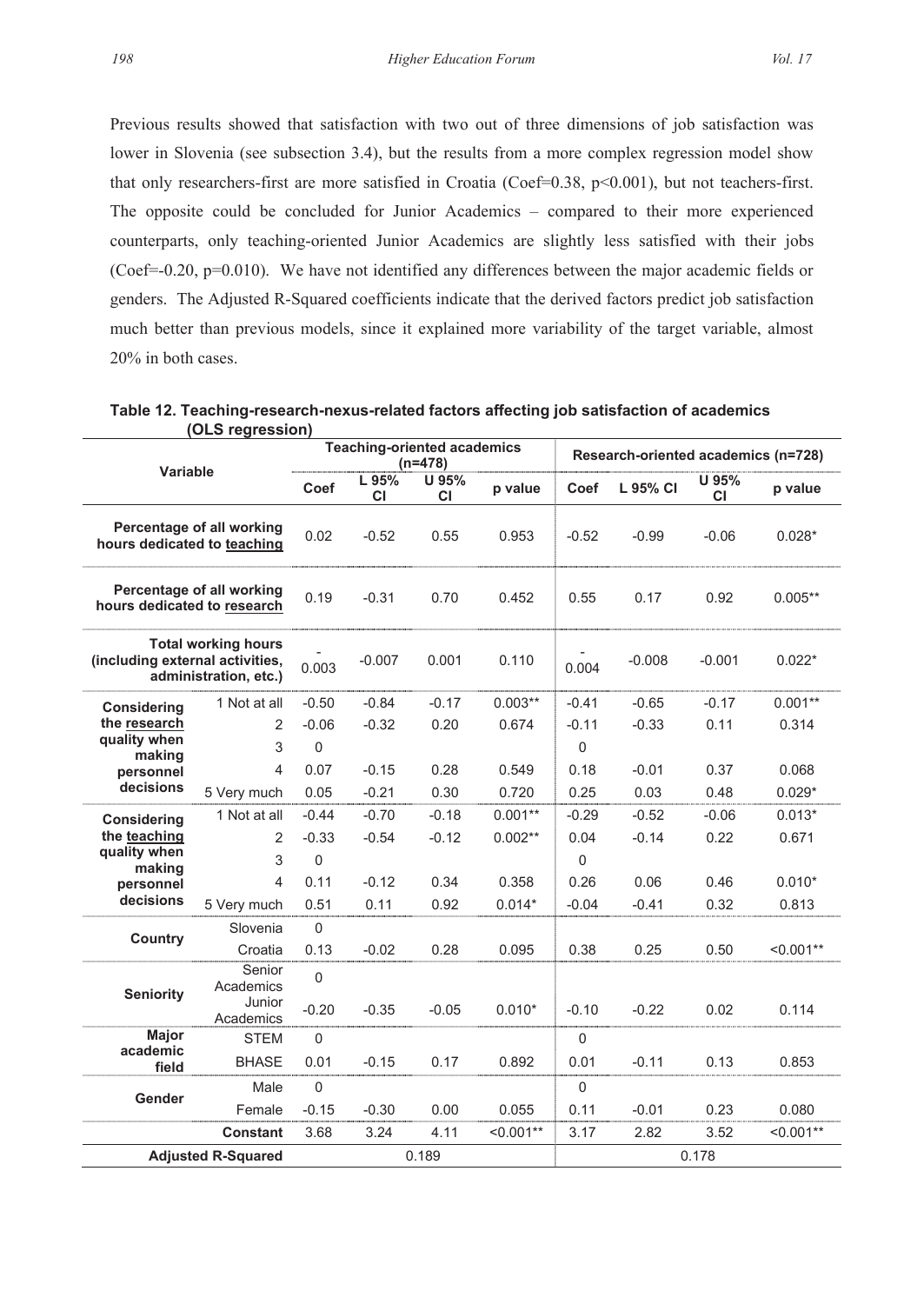## **4. Conclusion**

The aim of this article was to understand some of the outcomes of modernisations of a two of postsocialist higher education systems in the last three decades on the teaching-research nexus. This was analysed through the academic behaviours, attitudes, promotion and its effect to job satisfaction. In this section, the results are summarised and discussed.

The results on our research question *How teaching and research nexus in academic attitudes, behaviours and system of promotion influences academic satisfaction* indicate that there are a notable differences in the factors affecting their job satisfaction between teaching-oriented and researchoriented academics. While the job satisfaction of teaching-oriented academics does not depend on the proportion of their teaching and their research time, the job satisfaction of research-oriented academics is significantly affected by the teaching-research balance. On the other side, while the total amount of time worked measured in hours does not affect the job satisfaction of primarily-teachers, it slightly negatively affects the satisfaction of primarily-researchers. We can conclude that those two groups are quite different in terms of their research-teaching preferences and the effects of that daily work research-teaching balance on their satisfaction. While teaching-oriented academics do not seem to mind extra research work, the research-oriented ones are quite sensitive to how much teaching they have to be involved in on the expense of their research work, as well as to their overall workload. However, these two groups are quite similar in the other studied aspects. The job satisfaction of both groups of academics is sensitive to how research and teaching quality are considered when making personnel decisions. Their satisfaction is lower if research quality or teaching quality are not at all considered at their institutions personel decisions and higher if they are taken into consideration in promotion. The analyses of Höle and Teichler (2013) reviled that in case of Germany, academics who put emphasis on teaching are less satisfied with their job than those giving a preference for research, which was also the case in this study, albeit a small difference between the analysed groups. However, Höle and Teichler (2013) also reported that those interested in both teaching and research with a stronger emphasis on research are equally satisfied on average as those who point out a clear preference for research.

Particularly delicate is a question of rank and it relation to job satisfaction. Compared to Seniors, teaching-oriented Junior Academics are slightly less satisfied with their jobs. In both countries majority of junior staff employed at higher education institutions has teaching and research tasks. However in periods when classes are in session they have heavy overload with teaching and practically no time available for research. There are a number of challenges and difficulties which Junior Academics face during the process of professional socialisation and acquisition and development of teacher and research competencies (Ćulum, Miočić & Rončević, 2017; Brajdić Vuković & Vignjević, 2017), proving that satisfaction is very dependent on the actual national and institutional internal and external factors of the academic environment.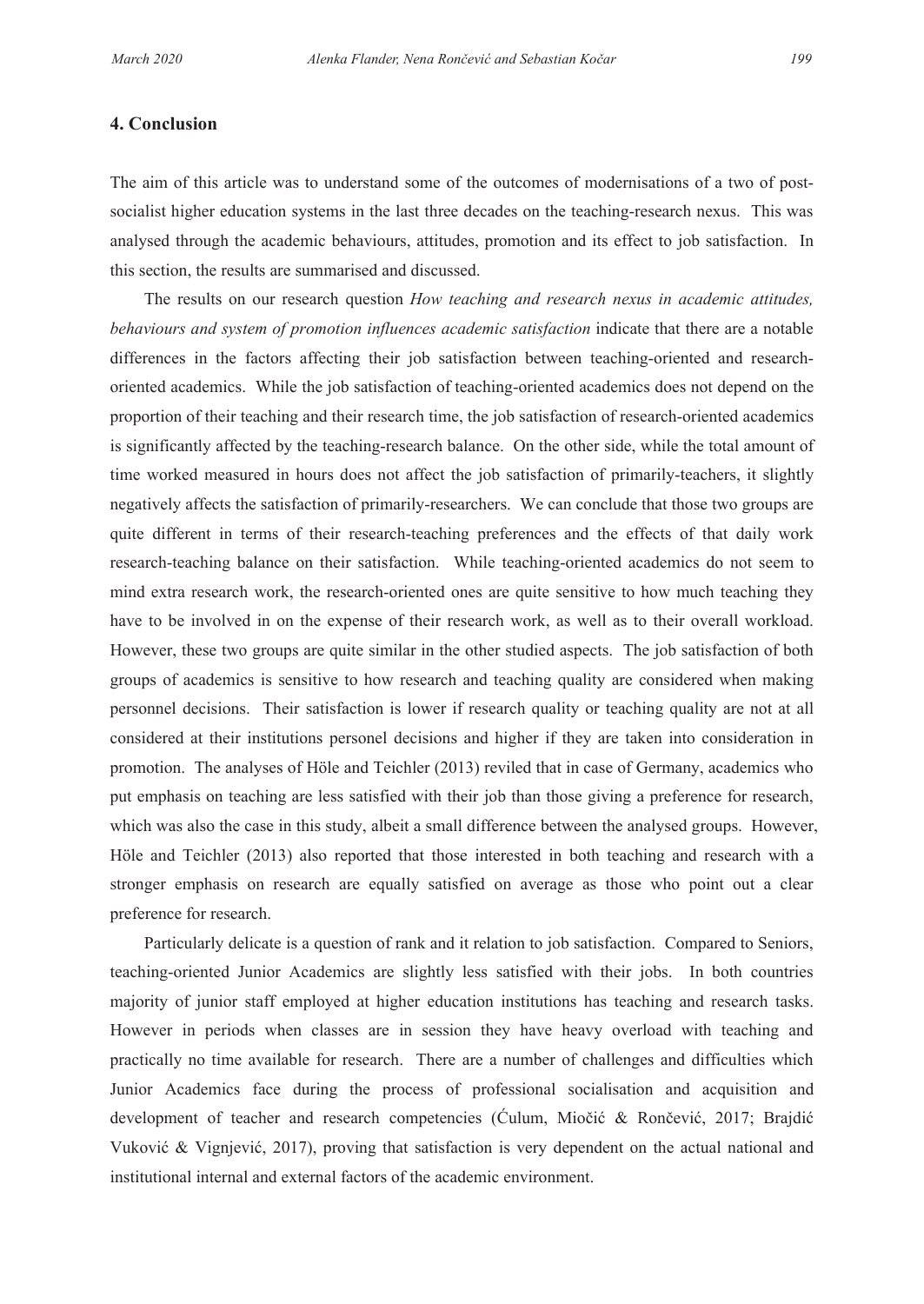Results from a more complex regression model show that, researcher oriented academics (and not other groups) are more satisfied in Croatia, compared to Slovene research oriented ones. The overall academic work and professional situation in Croatian higher education is however not actually better than in Slovenia, but is better, in relative terms regarding the position, salary and overall economic situation, compared to the average economic situation and job security of other professions, particularly those from private sector. Eurostat data on the difference in the share of low overall life satisfaction among population with different educational attainment show, that this difference is much bigger in Croatia than in Slovenia<sup>13</sup>. In addition, over half  $(52.9%)$  of Croatian citizens report to be unable to face unexpected financial expenses, compared to one third in Slovenia (33.01%) and there is a bigger gap between the mean income between those with tertiary and those with lower level of education in Croatia than Slovenia<sup>14</sup>.

For academic satisfaction in both countries it is shown, that the teaching-research nexus on the individual level of personal preferences of academic plays an important role. Teaching oriented academics seems to be more flexible, and their satisfaction less dependent on the amount of time devoted to teaching or research, compared to research-oriented academics. They are driven by their intrinsic curiosity and will to share their knowledge. Research being an intensely personal activity, result in a strong personal ownership of academics on their research. Being often also very individual, it allows a more accurate estimation on time requested. In both cases, neither teaching not research oriented academics enter the profession because of extrinsic conditions such as salary or prestige. While intrinsic forces may motivate them to become academics, extrinsic conditions (such as consideration of their teaching or research quality in the promotion) can influence their job satisfaction. Even though incentives for research productivity in Slovenian and Croatian higher education systems exist, as the main contemporary policy is increasing adoption of Western research standards and putting progressively more weight on research and its international relevance (Cadez, 2013) there are only few incentives for research quality and teaching quality. Teaching quality is practically not considered in promotion in both countries, resulting also in our findings that Croatian the teachingoriented academics are in contrary to Croatian research-oriented academics, not more satisfied than Slovene ones. As the human resource theory indicate, the motivation factors (such as recognition and advancement) as well as the so called "hygiene" factors (such as job security, working benefits and conditions) are an important elements of academic satisfaction. Similar to the findings of Oshagbemi (1997), our results show that for teaching oriented academics little recognition of teaching skills and emphasis on research at the expense of teaching bring dissatisfaction and that for research-oriented

<sup>&</sup>lt;sup>13</sup> The share of low overall life satisficed total population in Croatia is 35.4%, whereas among those with tertiary education is only 17.8%. In Slovenia low overall life satisfaction among tertiary education holders is 10.2% (for all population this share is 24.4%).

<sup>&</sup>lt;sup>14</sup> EUROSTAT Mean and median income by educational attainment level - EU-SILC survey [ilc\_di08] retrieved on 9.10.2019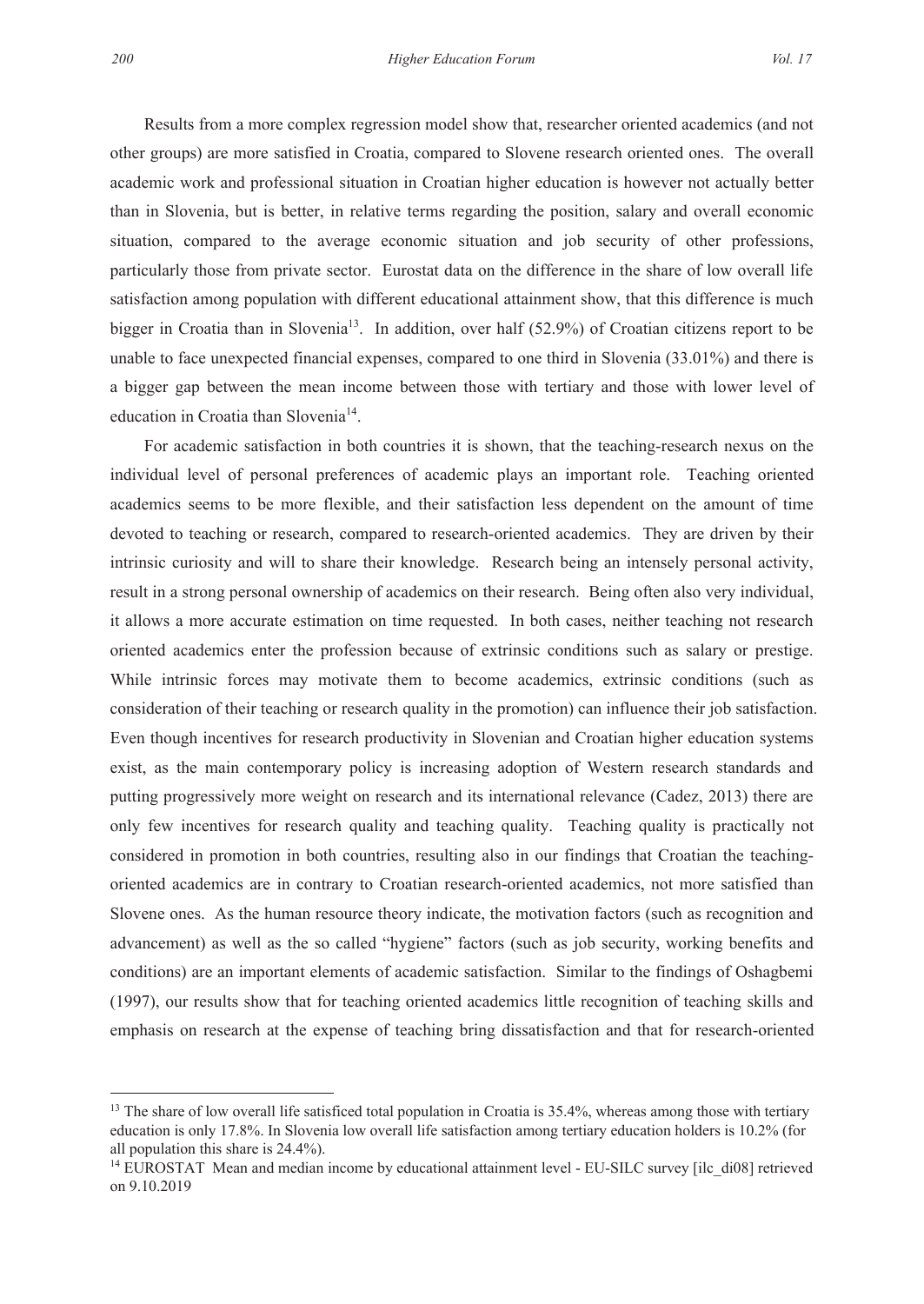academics the inadequate time for research, pressure to publish and research assessment exercises are the reason for dissatisfaction.

Current policy in promotion for Croatia and Slovenia have a great effect for future of academic profession, as it is a characteristic of a system(s) that are declining and deteriorating, not evolving, and it will continue to have a great negative impact on higher education system in both studied countries. Even though the universities in these two countries are committed to research as a central part of their missions, and less on teaching (Turk, Ledić & Miočić, 2017) the pressure of mass higher education and limited state funding force them to become increasingly more focused on teaching at the expense of research. The two systems do not keep pace with much needed changes due to the existing tension between the traditional academic roles and the competitive modern environment. Assessment in teaching as well as research achievements should be refined by incorporating more qualitative principles of measuring scientific achievements at universities. The path of an academic career should move from being much formalized with strong elements of "academic inbreeding" and to provide more support for the "motivators" of the academics taking into consideration also their personal preferences in regards to the teaching-research nexus.

Future routes to transition of the higher education systems in both countries should therefore not be a copy-paste of Western higher education systems, but should reflect the actual and often diverse reality of the given post-socialist systems and countries.

**Acknowledgement:** This work has been fully supported by the University of Rijeka under the project number 18-203, Academic community from within: the challenges of changes in the academic profession.

## **References**

- Altbach P.G. (2003) Centers and Peripheries in the Academic Profession: The Special Challenges of Developing Countries. In Altbach P.G. (Eds.) *The Decline of the Guru*. Palgrave Macmillan, New York.
- Altbach, G.P., Reisberg, L., & Rumbley, E.L. (2009). *Trends in Global Higher Education: Tracking an Academic Revolution* Chestnut Hill: Boston College, Center for International Higher Education.
- Arimoto, A. (2015). The teaching and research nexus from an international perspective. In W.K. Cummings & U. Teichler (Eds.), *The relevance of academic work in comparative perspective* (pp. 91–106). Dordrecht: Springer Science and Business Media.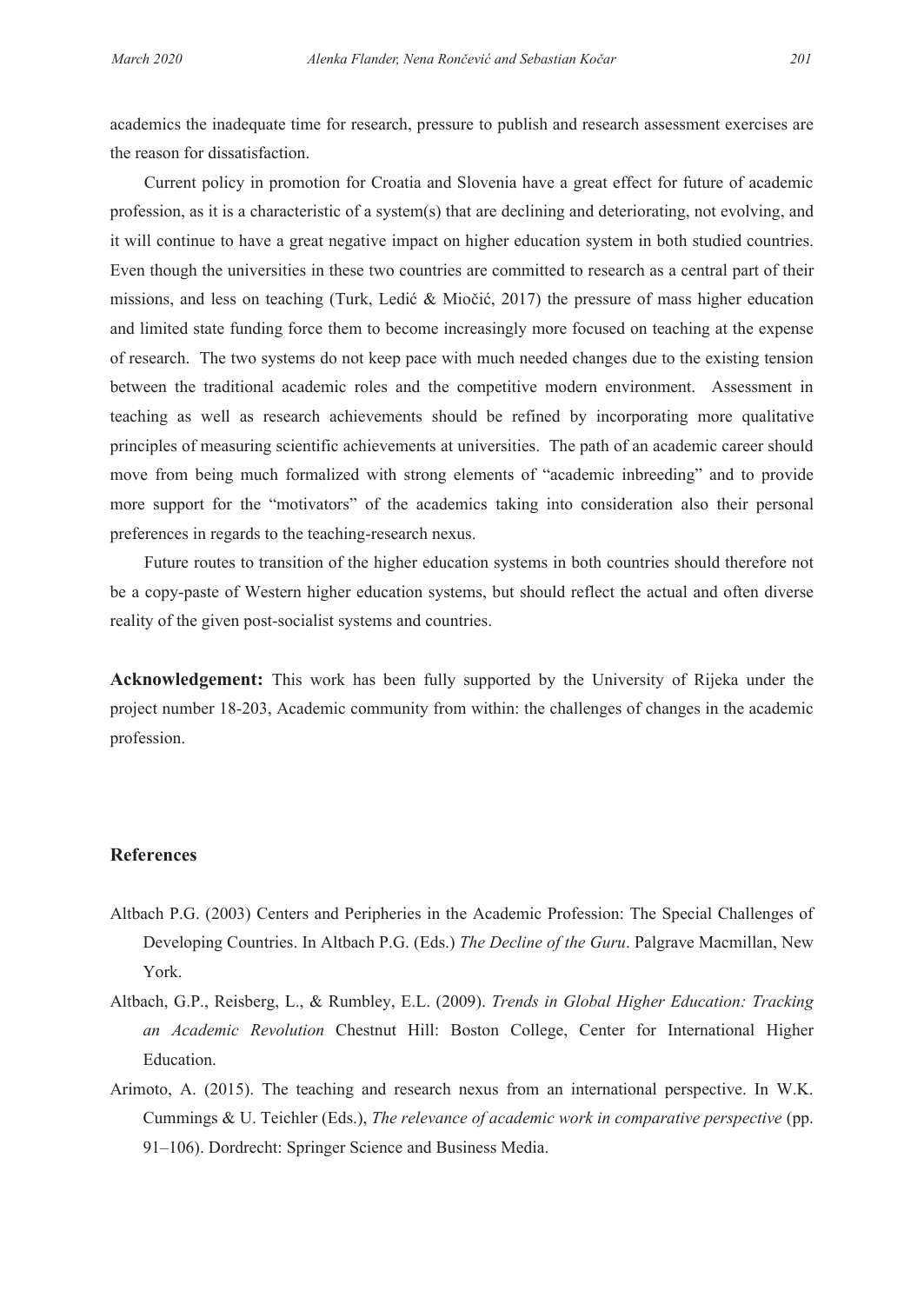- Aristovnik, A., & Obadić, A. (2011). The funding and efficiency of higher education in Croatia and Slovenia: a non-parametric comparison with EU and OECD countries. *William Davidson Institute Working Paper, 1007.* University of Michigan.
- Beerkens, M. (2013). Market competition and concentration in the academic research industry: Evidence from Australia 1992-2008. *Science & Public Policy, 40*(2), 157-170.
- Bentley, P.J., Coates, H., Dobson, I.R., & Meek, V.L. (2013). Factors associated with job satisfaction amongst Australian university academics and future workforce implications. *Job Satisfaction around the Academic World* (pp. 29-53). Netherlands: Springer.
- Bentley, P.J., Coates, H., Dobson, I.R., Goedegebuure L., & Meek, V.L. (Eds.)(2013). *Job Satisfaction around the Academic World.* Dordrecht, The Netherlands: Springer.
- Boerebach, B.C., Kiki, M., & Arah, O.A. (2014). Confirmatory factor analysis of the system for evaluation of teaching qualities (SETQ) in graduate medical training. *Evaluation & the Health Professions*: 0163278714552520.
- Boyer, E.L., Altbach, P.G. & Whitelaw, M.J. (1994). *The Academic Profession: An International Perspectiv*e. Princeton, New Jersey: Carnegie Foundation for the Advancement of Teaching.
- Brajdić Vuković, M., & Vignjević, B. (2017). I mean, that amount of work would consume me at one point': The narrative of the life history of young researchers during the professional socialization into the teaching and research profession in the Croatian higher education system. In .J Ledić & M. Turk (Eds.), *Teaching and Research in the Professional Socialisation of Junior Researchers* (pp. 113-149). Filozofski fakultet u Rijeci, Rijeka.
- Braxton, J.M. (1996). Contrasting perspectives on the relationship between teaching and research. *New Directions for Institutional Research, 90*, 5-14. San Francisco: Jossey-Bass.
- Cabrita, J., & Perista, H. (2007). *Measuring job satisfaction in surveys: Germany. Comparative analytical report.* European Foundation for Improvement of Living and Working Conditions. CESIS, Portugal.
- Croatian Bureau of Statistics, Higher Education. (2017). Statistical Report, Zagreb 2018.
- Cummings W.K., & Teichler U. (2015). The Relevance of the Academy. In W. Cummings & U. Teichler (Eds.), *The Relevance of Academic Work in Comparative Perspective. The Changing Academy – The Changing Academic Profession in International Comparative Perspective*, vol 13. Springer, Cham
- Cummings, W.K, & Finkelstein, M.J. (2012). *Scholars in the Changing American Academy. New Contexts, New Rules and New Roles.* Dordrecht, The Netherlands: Springer.
- Čadež, S., Dimovski, V. & Zaman Groff, M. (2017). Research, teaching and performance evaluation in academia: the salience of quality. *Studies in Higher Education 42*(8), 1455-1473.
- Čadež, S. (2013). Social Change, Institutional Pressures and Knowledge Creation: A Bibliometric Analysis. *Expert Systems with Applications 40*(17), 6885–93.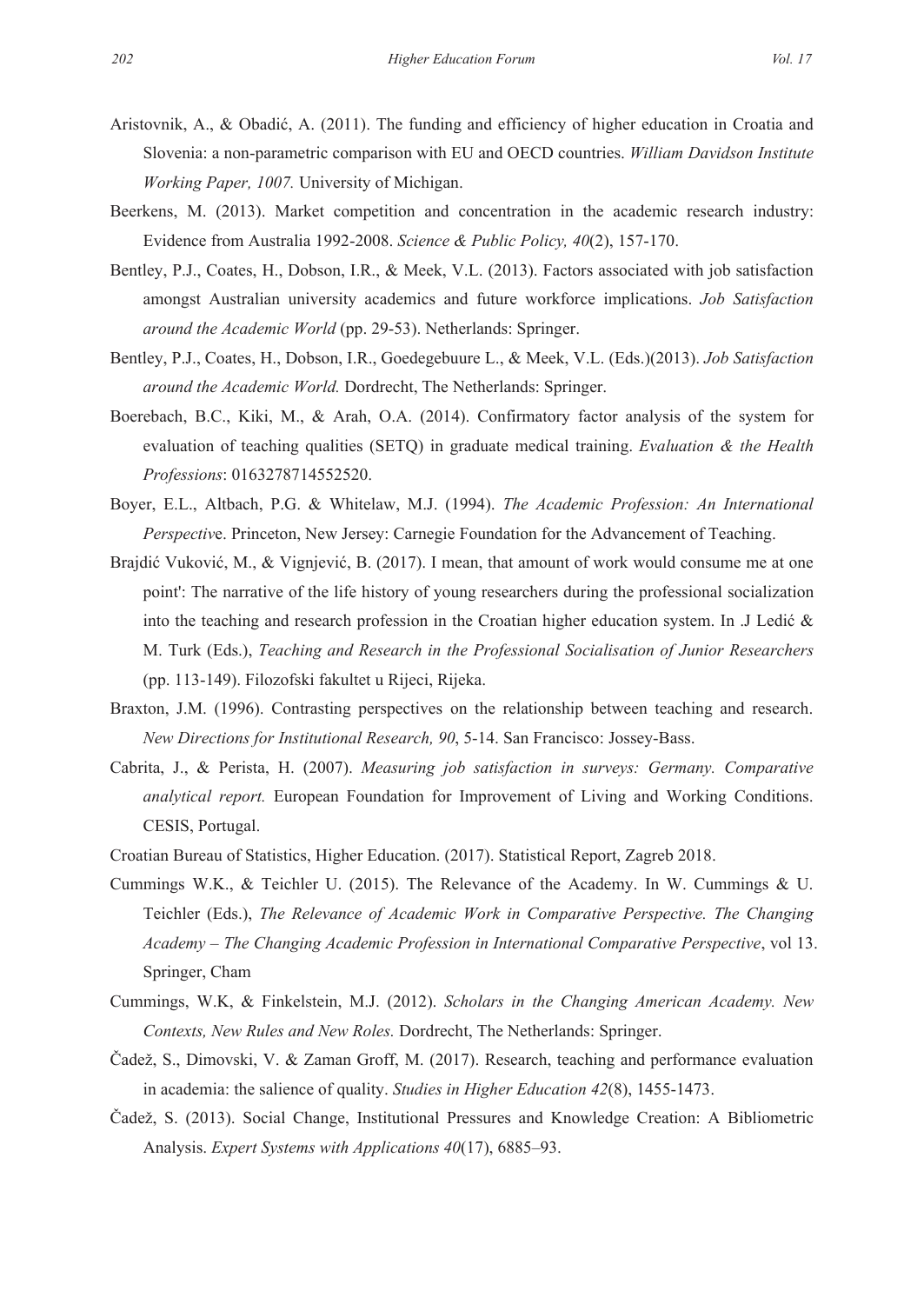- Čadež, S., Slapnicar, S., & Valentinčič A. (2011). Accounting research in Slovenia the intertwining of research and practice. *EAA newsletter, 36,* 17-19.
- Ćulum, B., Miočić, I., & Rončević, N. (2017). Teacher and research competencies of junior researchers in Croatia. In J. Ledić & M. Turk (Eds.), *Teaching and Research in the Professional Socialisation of Junior Researchers* (pp. 61-113). Filozofski fakultet u Rijeci, Rijeka.
- European Commission/EACEA/Eurydice (2018). T*he European Higher Education Area in 2018: Bologna Process Implementation.* Report, Luxembourg (Publications Office of the European Union)
- Ganguly, R. (2010). Quality of work life and job satisfaction of a group of university employees. *Journal of management research*, 209-216.
- Green, R.G. (2008). Tenure and promotion decisions: The relative importance of teaching, scholarship, and service. *J Soc Work Educ*, 44(2), 117-128.
- Hackman, J.R., & Oldham, G.R. (1976). Motivation Through the Design of Work: Test of a Theory. *Organizational Behavior and Human Performance, 16*(2), 250–279.
- Harley, D., Acord, S.K., Earl-Novell, S., et al. (2010). *Assessing the future landscape of scholarly communication: An exploration of faculty values and needs in seven disciplines*. Center for Studies in Higher Education.
- Henkel, M. (2000). *Academic Identities and Policy Change in Higher Education.* London and Philadelphia: Jessica Kingsley Publishers.
- Herzberg, F., Mausner, B., Peterson, R.O., & Snyderman, B.B. (1959). *The Motivation to Work*. New York: John Wiley & Sons.
- Höhle E.A., & Teichler U. (2013). Determinants of Academic Job Satisfaction in Germany. In P. Bentley, H. Coates, I. Dobson, L. Goedegebuure & V. Meek (Eds.), *Job Satisfaction around the Academic World. The Changing Academy – The Changing Academic Profession in International Comparative Perspective, 7.* Dordrecht: Springer.
- Kehm, B., & Teichler, U. (Eds.)(2013). The Academic Profession in Europe: New Tasks and New Challenges. *Series: The Changing Academy – The Changing Academic Profession in International Comparative Perspective, 5.* Dordrecht: Springer.
- Klemenčič, M. (2016). Chapter 1: the role of institutional research in positioning universities: Practices in Central and Eastern European countries. In R. Prichard, J. Taylor, & A. Pausits (Eds.), *Positioning universities* (pp. 3-18). Rotterdam: Sense Publishers.
- Klemenčič, M., Flander, A., & Žagar Pečjak, M. (2014). *The conditions of academic work in Slovenia*: *Findings from the 2013 EUROAC Survey.* Ljubljana: CMEPIUS.
- Kwiek, M. (2014). Strong Research Performers" vs. "Strong Teaching Performers" in European Higher Education. *Journal of Comparative & International Higher Education*, *6*, 20-27.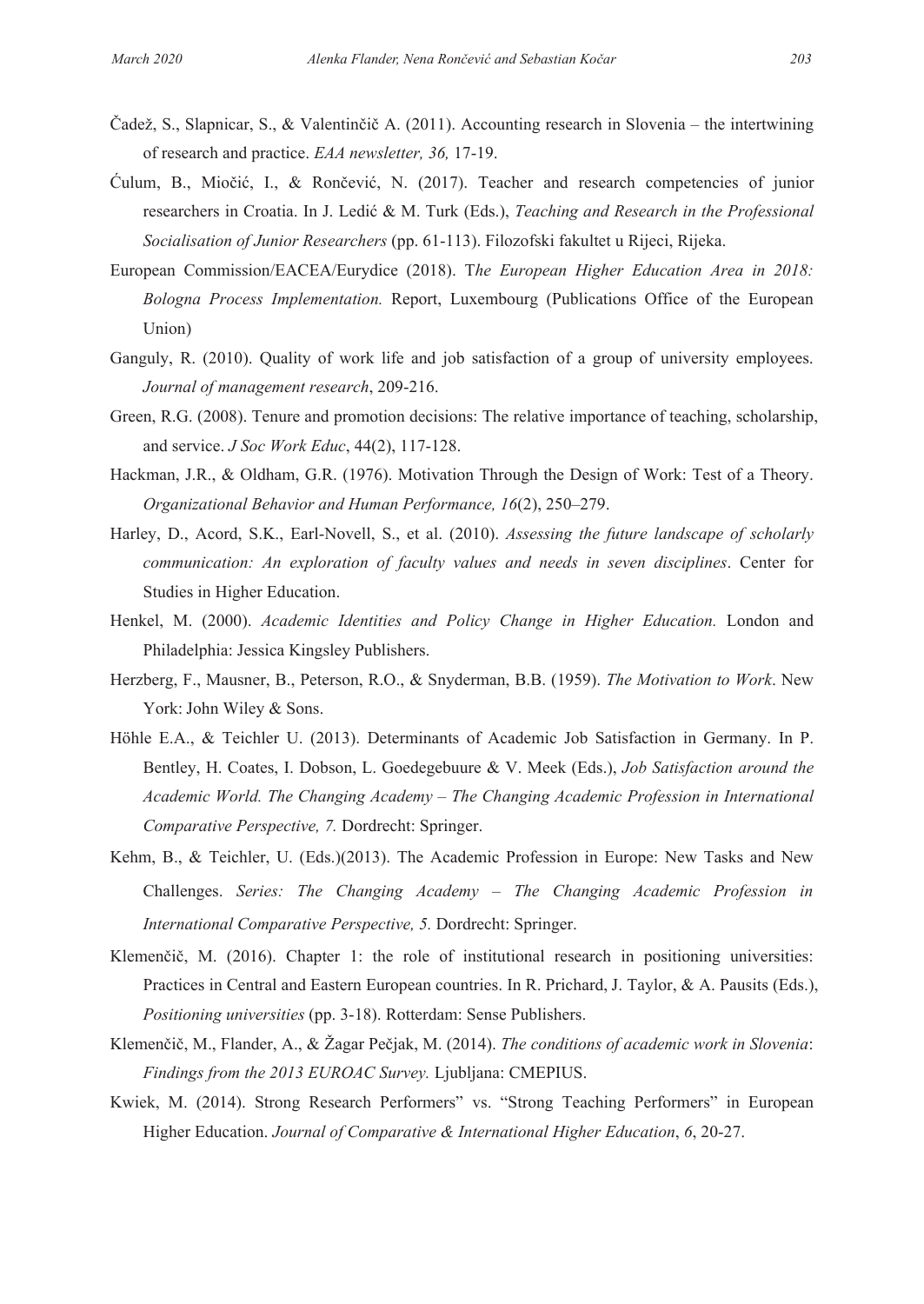- Ledić, J. (2016). *Does the academia instigate excellence?* The ICIE International Conference on: Excellence & Innovation in Basic-Higher Education & Psychology, May 18-21, 2016 in Rijeka, Croatia.
- Marsh, H., & Hattie, J. (2002). The Relation between Research Productivity and Teaching Effectiveness: Complementary, Antagonistic, or Independent Constructs? *The Journal of Higher Education, 73*(5), 603-641.
- Oshagbemi, T.O. (1997). Job satisfaction and dissatisfaction in Higher Education. *Education and Training 39*(9), 354-359.
- Otten J.J., Dodsen E.A., Fleishhacker S., et al. (2015). Getting research to the policy table: a qualitative study with public health researchers on engaging with policy makers. *Prev Chronic Dis.* 2015. 12: E56.
- Robyn, A., & Du Preez, R. (2013). Intention to quit amongst Generation Y academics in higher education, *South African journal of industrial psychology*, *39*(1), 1-14.
- Rončević, N., & Rafajac B. (2010). *Promjene u akademskoj profesiji: komparativna analiza*, Filozofski fakultet u Rijeci, Rijeka
- Rončević, N., Turk, M., & Vignjević, B. (2016). *Research papers are what counts: excellence in teaching is neither supported nor properly evaluated.* The ICIE International Conference on: Excellence & Innovation in Basic-Higher Education & Psychology, May 18-21, 2016 in Rijeka, Croatia.
- Schimank, U. & Winnes, M. (2000). Beyond Humboldt? The relationship between teaching and research in European university systems. *Science and Public Policy*, 27(6), 397-408.
- Scott, P. (2002). Reflections on the Reform of Higher Education in Central and Eastern Europe. *Higher Education in Europe, 27*(1-2), 137-152.
- Stensaker, B. (2004). The transformation of organisational identities. Enschede: University of Twente.
- Teichler, U., & Höhle E.A. (Eds.)(2013). *The work situation of the academic profession in Europe: Findings of a Survey in Twelve Countries*. The Changing Academy – The Changing Academic Profession in International Comparative Perspective, 8. Dordrecht: Springer.
- Teichler, U., Arimoto, A., & Cummings, K.W. (Eds.)(2013). *The Changing Academic Profession. Major Findings of a Comparative Survey*. The Changing Academy – The Changing Academic Profession in International Comparative Perspective, 1. Dordrecht: Springer.
- Turk, M., & Ledić, J. (2016). Between Teaching and Research: Challenges of the Academic Profession in Croatia. *CEPS Journal, 6*(1), 95-111.
- Turk, M., Ledić, J., & Miočić, I. (2017). The nexus between teaching and research: the policies and challenges of integration. In Ledić J., & Turk M. (Eds.), *Teaching and Research in the Professional Socialisation of Junior Researchers* (pp. 15-51). Filozofski fakultet u Rijeci, Rijeka.